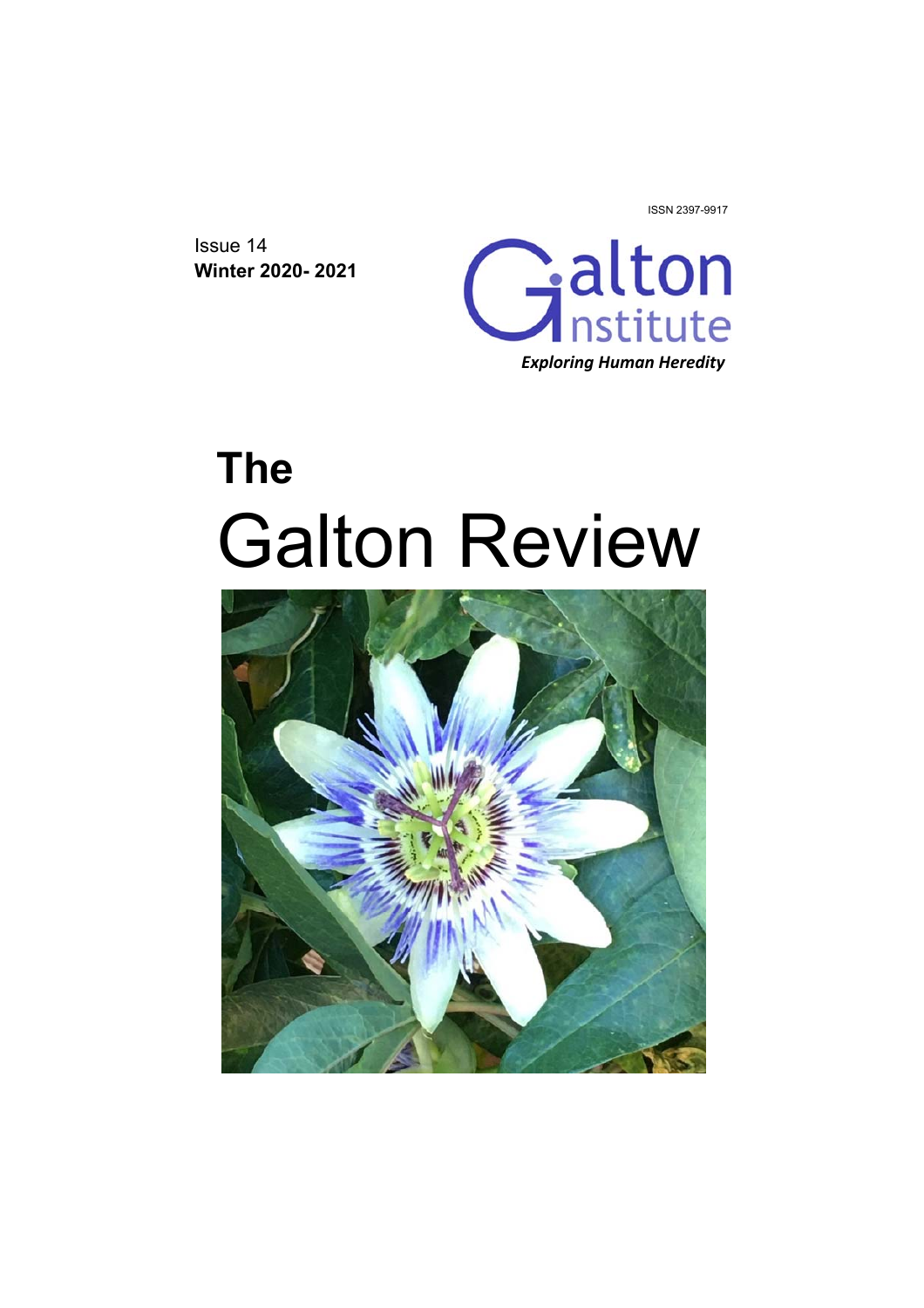# **CONTENTS**

| Editorial                                                             |    |
|-----------------------------------------------------------------------|----|
| My Life in Genetics                                                   |    |
| Report on Artemis Trust Grant                                         | 10 |
| <b>British Society for Population Studies</b>                         | 16 |
| Research Students' Conference in<br><b>Probability and Statistics</b> |    |

**Front Cover Image:** Robert Johnston

| Published by:                                                   |                                        |  |
|-----------------------------------------------------------------|----------------------------------------|--|
| The Galton Institute, 19 Northfields Prospect, London, SW18 1PE |                                        |  |
| Tel: 020 8874 7257                                              | www.galtoninstitute.org.uk             |  |
| General Secretary: Mrs Betty Nixon                              |                                        |  |
|                                                                 | executiveoffice@galtoninstitute.org.uk |  |
| Review Editor: Mr Robert Johnston                               |                                        |  |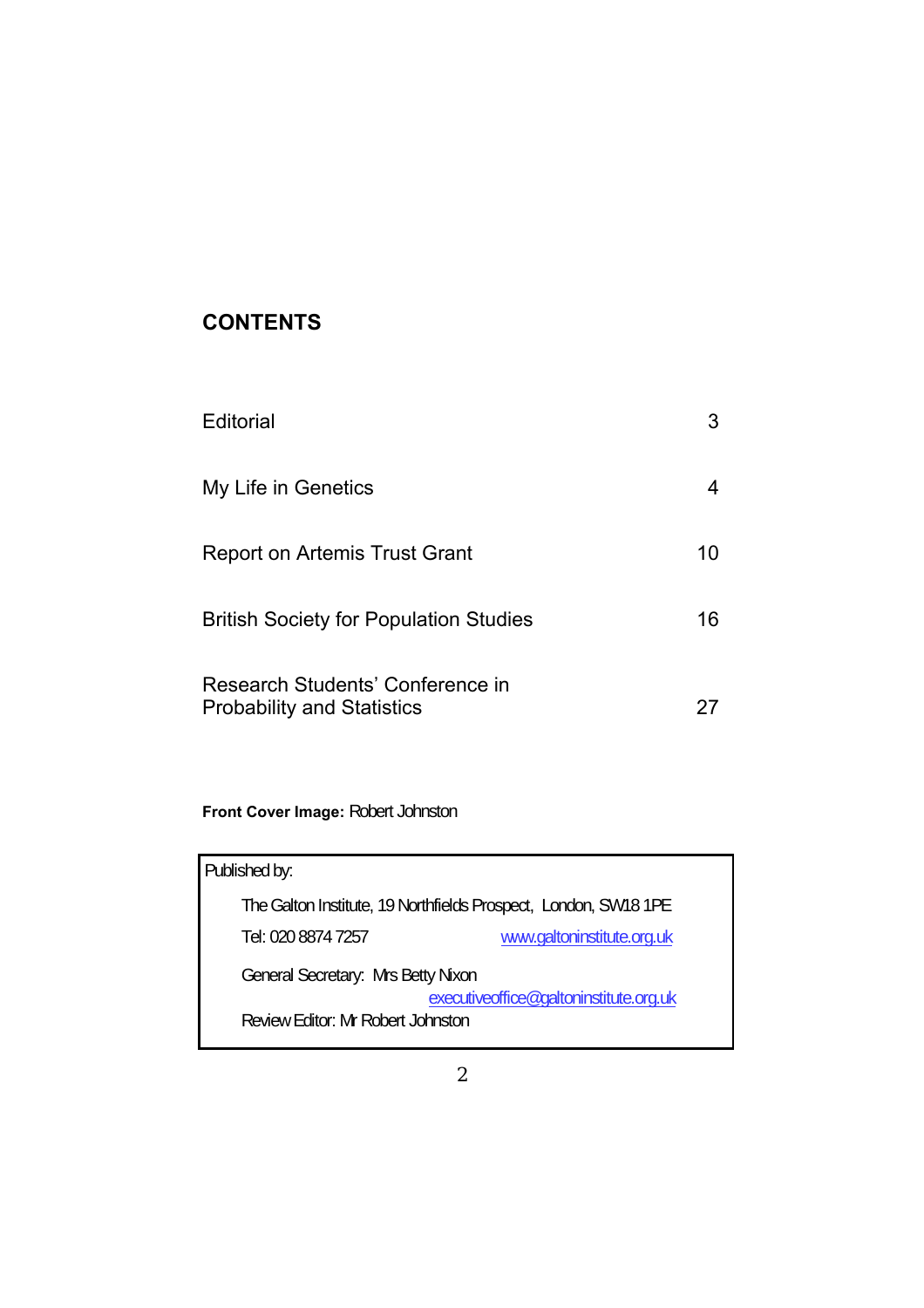## **EDITORIAL**

As I write this, vaccination against Covid-19 is starting across the UK so perhaps we can now dare to hope that the end of this pandemic isn't too far away. 2020 has, for many, been a year to forget but at least the endless sunny weather earlier in the year did wonders for the Passionflower in my garden so I decided to use it as our cover photo in the hope it might provide some cheer.

In this issue, Professor Dallas Swallow gives us a glimpse into her life and career as our subject in 'My Life in Genetics'. She reveals that her fascination with Genetics was born out of a chance purchase of a book. We have her mother to thank for providing the initial stimulus. There is also an account of work from CHASE Africa who received a grant from the Artemis Trust. It is most gratifying to read that the money is being put to such good use.

 You may have seen on our website that the Trustees are considering a change of name for the Galton Institute and a working group has been set up to deliberate on the matter. More information will appear in due course.

 **Robert Johnston**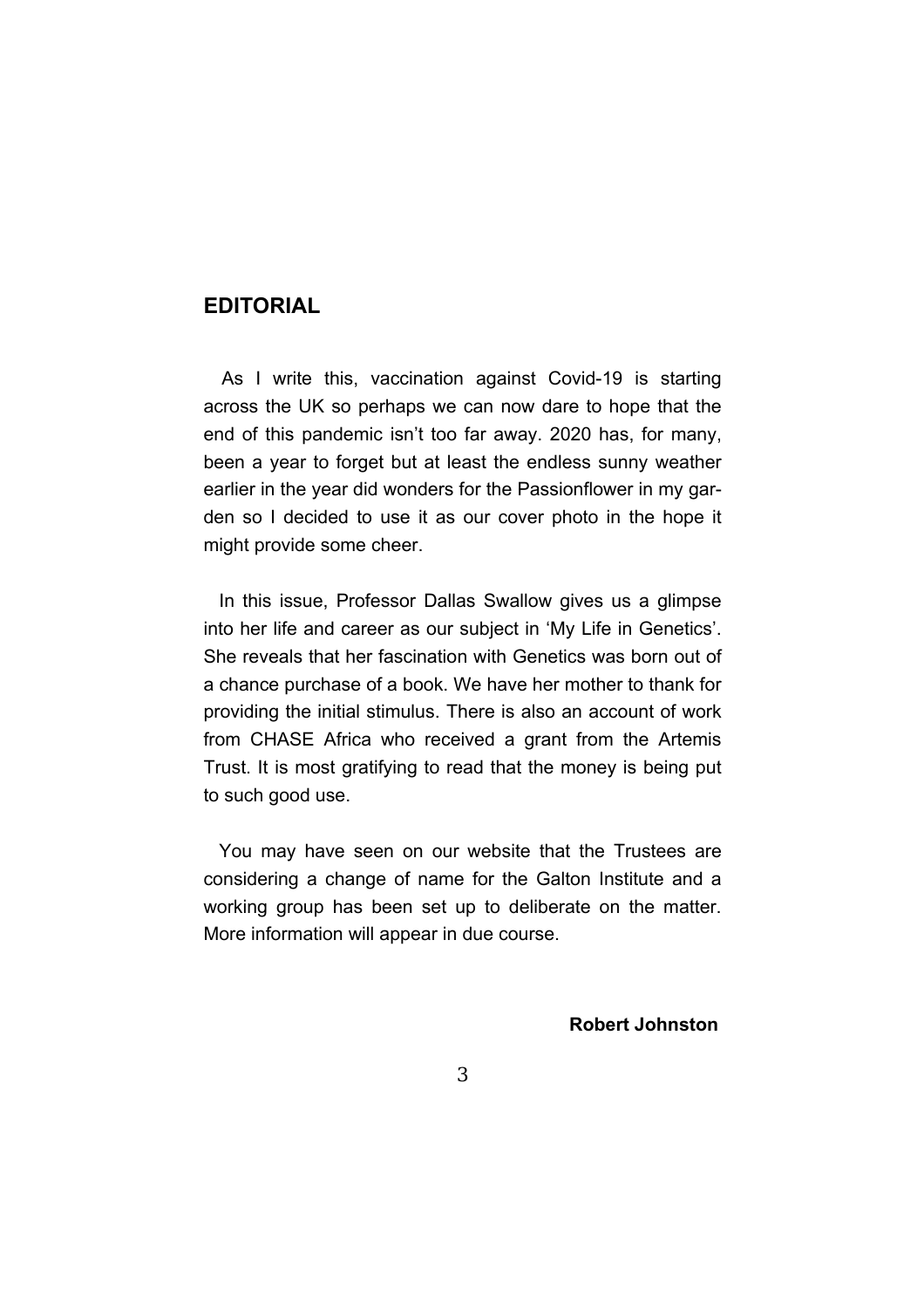# **My Life in Genetics An Interview with Professor Dallas Swallow Trustee of the Galton Institute**



## **Tell us about your family and early education**

I was born in the industrial town of Rotherham in Yorkshire, where my father had just taken on his first role as a Church of England Vicar. He was a former school teacher, who had been a first generation Cambridge graduate. His father came from a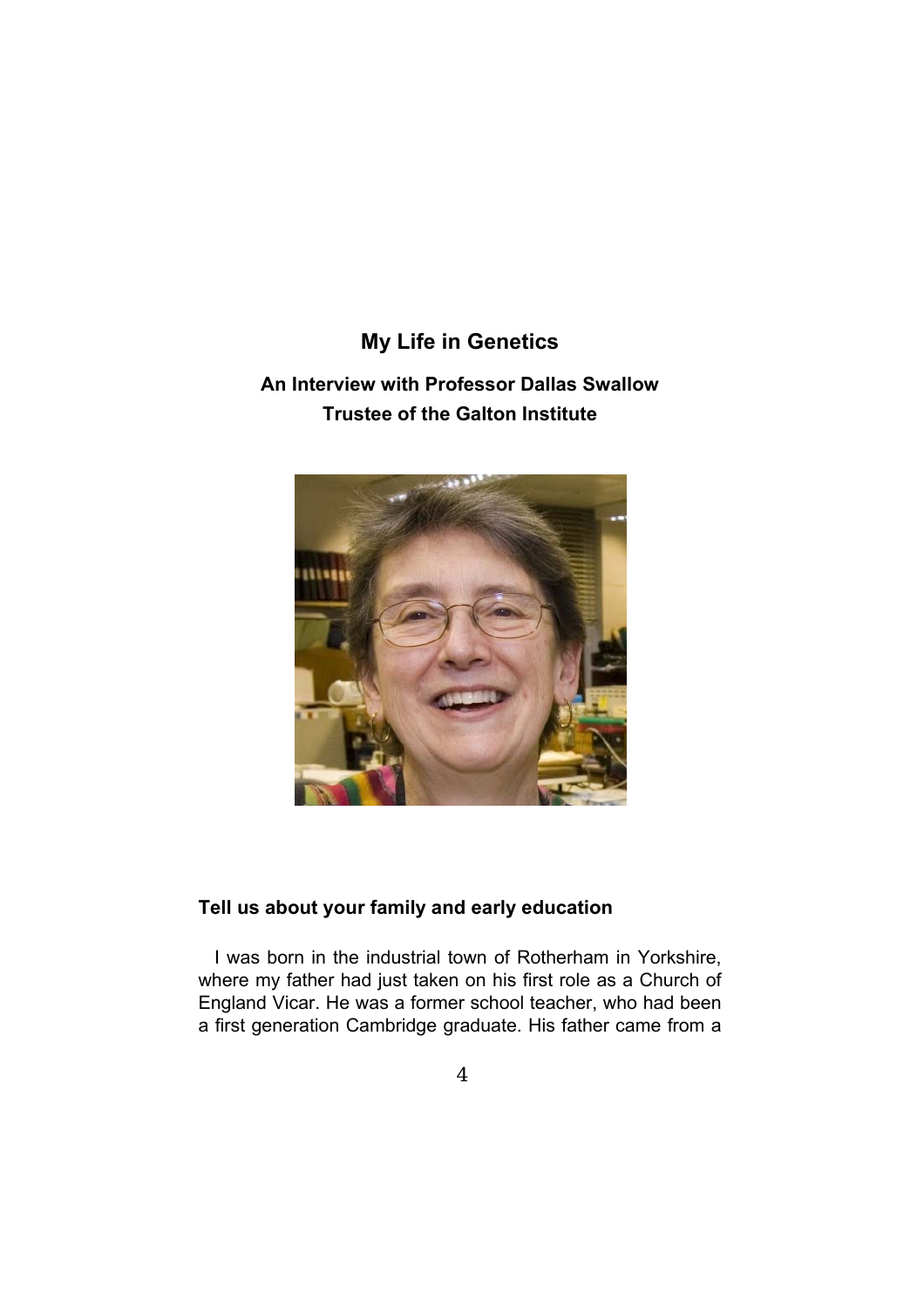family of steel workers but he was a Clerk in the Sanitation department in Sheffield.

 My first school, from which I took the 'eleven plus', was good, though it was pretty tough. Discipline was maintained by a good measure of terror and the use of a ruler to strike a leg of naughty boys, who were hauled behind the blackboard for this treat! There was however a strong work ethic, which was supported by the families, as much as the discipline. All the other kids were children of miners and steel workers or lived at the local Barnardo's Home, and there was no truancy.

 There were lots of playground and street games which were seasonal, and fun, and a walk across Rotherham once a week to the local swimming pool. Woe betide you if you stepped out of line! I learnt the hard way that you were then not allowed to swim. This all contrasted dramatically with the village school where I was later to spend a term, and kids mooched around reading comics in the breaks and all failed the 11 plus.

 My mother, who was very much younger than my father, was a southerner and hated life in the North, so once my grandparents had died, persuaded my father to move to a much more comfortable parish near Cambridge, where I had the benefit of the excellent 'state' high school for girls.

## **What first appealed to you about studying genetics?**

Otherwise a healthy child, I had a long and rather serious bout of 'flu when I was about 14 or 15. Keen to find something to interest me, my mother brought a children's book about Gregor Mendel back from the library. I was hooked! I loved the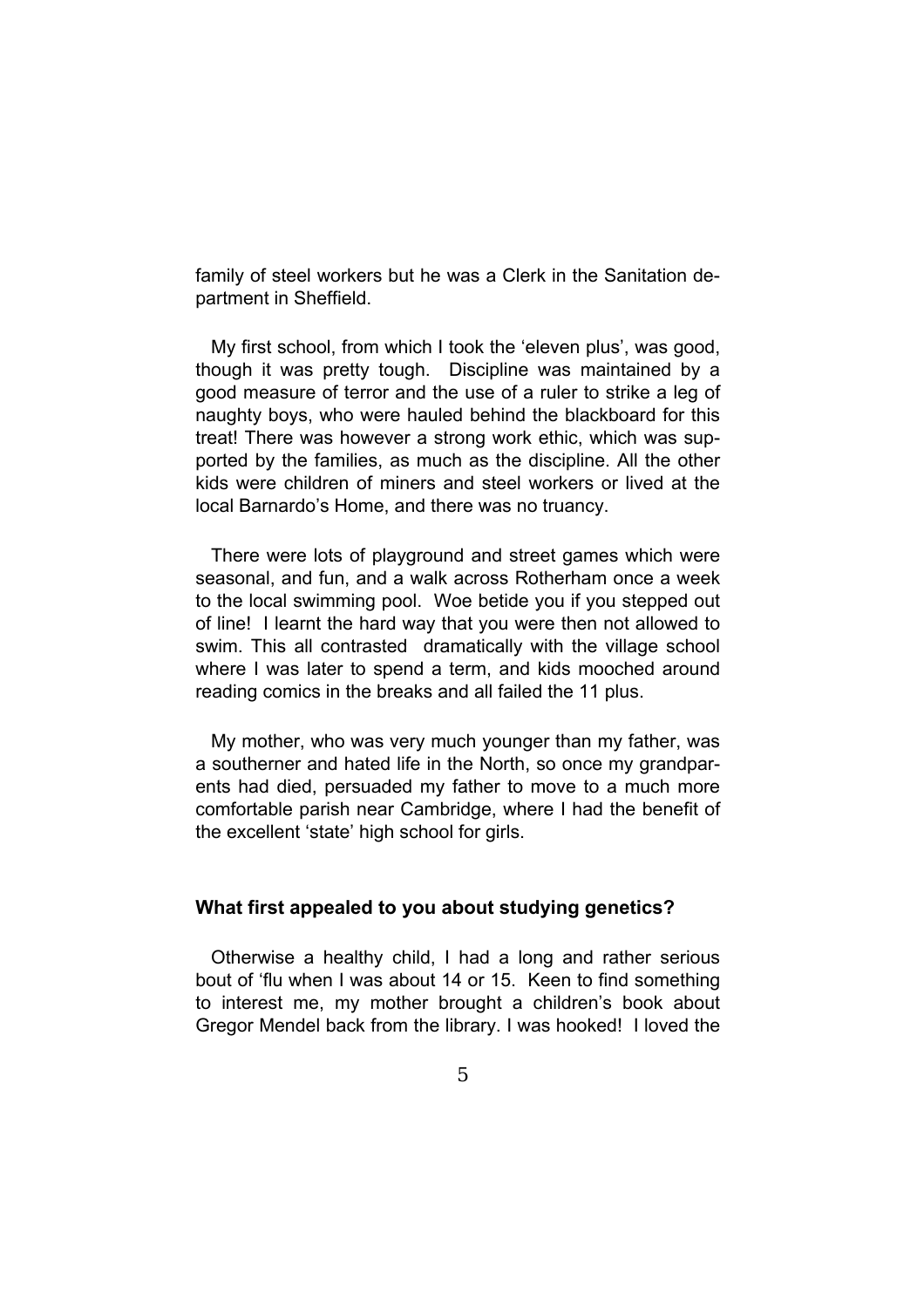segregation analyses - and had my own opportunity to try it out for myself in a project on radishes set up in school by someone from the University. I recall eating quite a few, (the ones hard to classify, if my memory serves me correctly) and suspect the data were thereby distorted!

#### **Who have had the greatest influence on your work?**

My fascination with Genetics led me to seek out a relevant degree course - and only a couple of universities did Genetics as such, at that time. I rebelled against school pressure to stay on for a third year in the sixth to sit for Oxbridge. Living in Cambridge, I felt there was too much inter-school rivalry and associated snobbery, and I wanted to get away from home.

 Following advice from zoologist Martin Wells I went up to St Andrews to study Zoology. I acquired my Attestation of Fitness to study at a Sottish University, and entered a four year course, much to the annoyance of my school. At the time, English Universities almost all had 3 year courses. I was told by the school that I would be bored in the first year, because Scottish students entered younger and less qualified, but far from it; there were for example, remedial Maths classes for the English students who had not completed a 'Higher' in Maths, unlike their Scottish counterparts.

 To get to St Andrews involved a long train journey ending up at Leuchars Junction, where one caught a branch line. I arrived at St Andrews station with a suitcase that I could barely lift (there were no wheelies in those days), which I dragged to my digs. I had never in my life taken a taxi and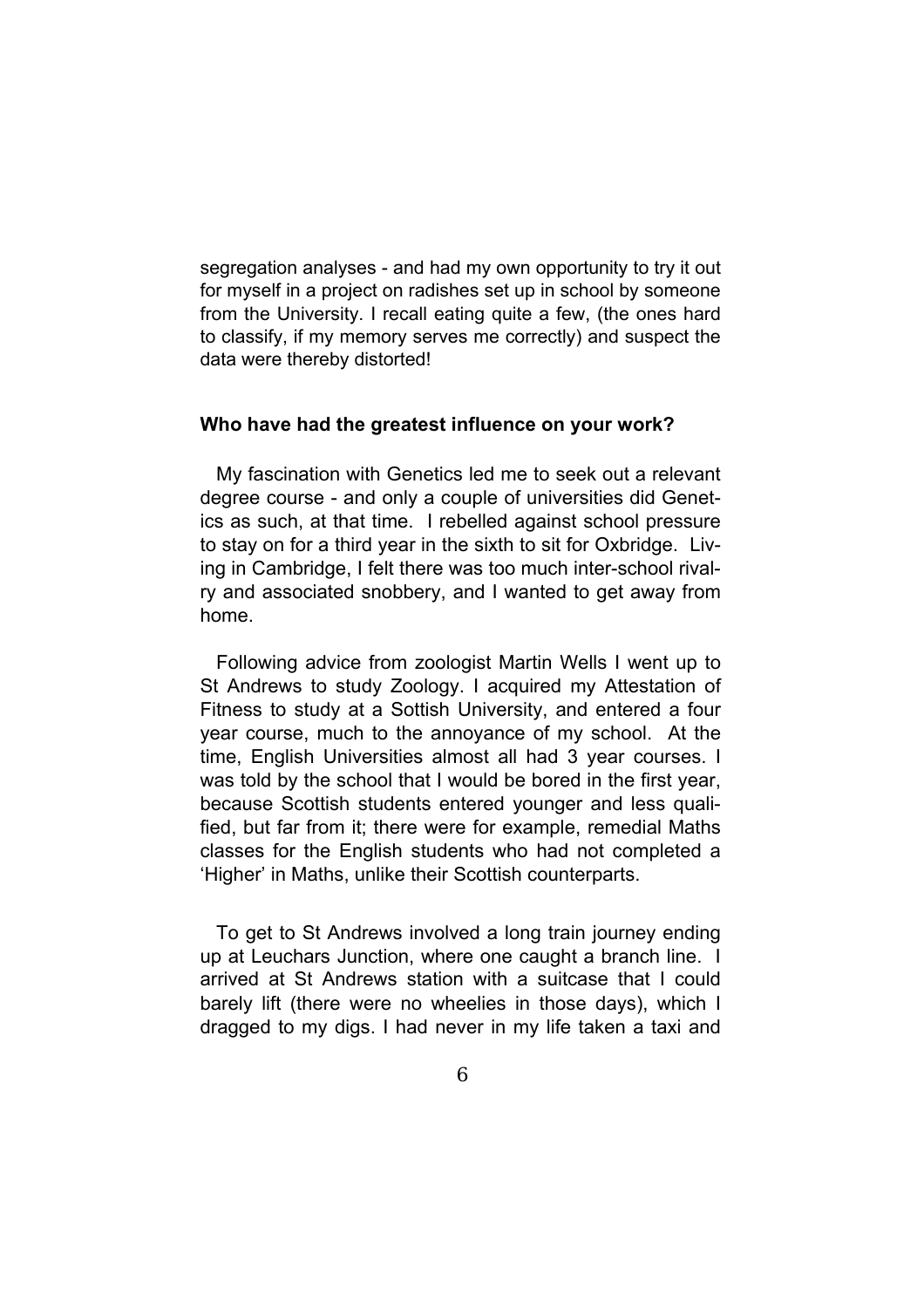did not consider this as an option.

 HG (Mick) Callan who supervised my undergraduate project, was the first major influence on my career. He taught me the importance of patient observation and was the first to introduce me to the simple relationship between allelic variation and chromosomal bivalents - it was actually possible to *see*  alleles in the amphibian lampbrush chromosomes- Callan HG and Lloyd L (1956) Visual demonstration of allelic differences within cell nuclei. *Nature* **178**: 355-357. Presumably these were structural rearrangements rather than SNPs, but what a wonderful way to learn!

 In my Biochemistry classes I was given an article by Harry Harris, David Hopkinson and others to read. I can no longer recall which isozymes were reported, but relating all those blobs detected on starch gels, to alleles was much more of a challenge. I nevertheless ended up in UCL with Harry Harris as my PhD supervisor. He was a stimulating, but not intrusive supervisor, who taught me to really look at data. He certainly did not (re)write a word of my thesis. There were also so many experts around to learn from - for example Gerald Corney, who introduced me to clinicians and taught me how to communicate with collaborators and others, and introduced me to medical ethics; David Hopkinson, how to figure out how to do things in the lab; and many others.

#### **What was your most exciting moment in the lab?**

In the 1980s we had discovered a polymorphism of a urinary mucin, later known as MUC1, and we showed that the same polymorphism was detectable by existing monoclonal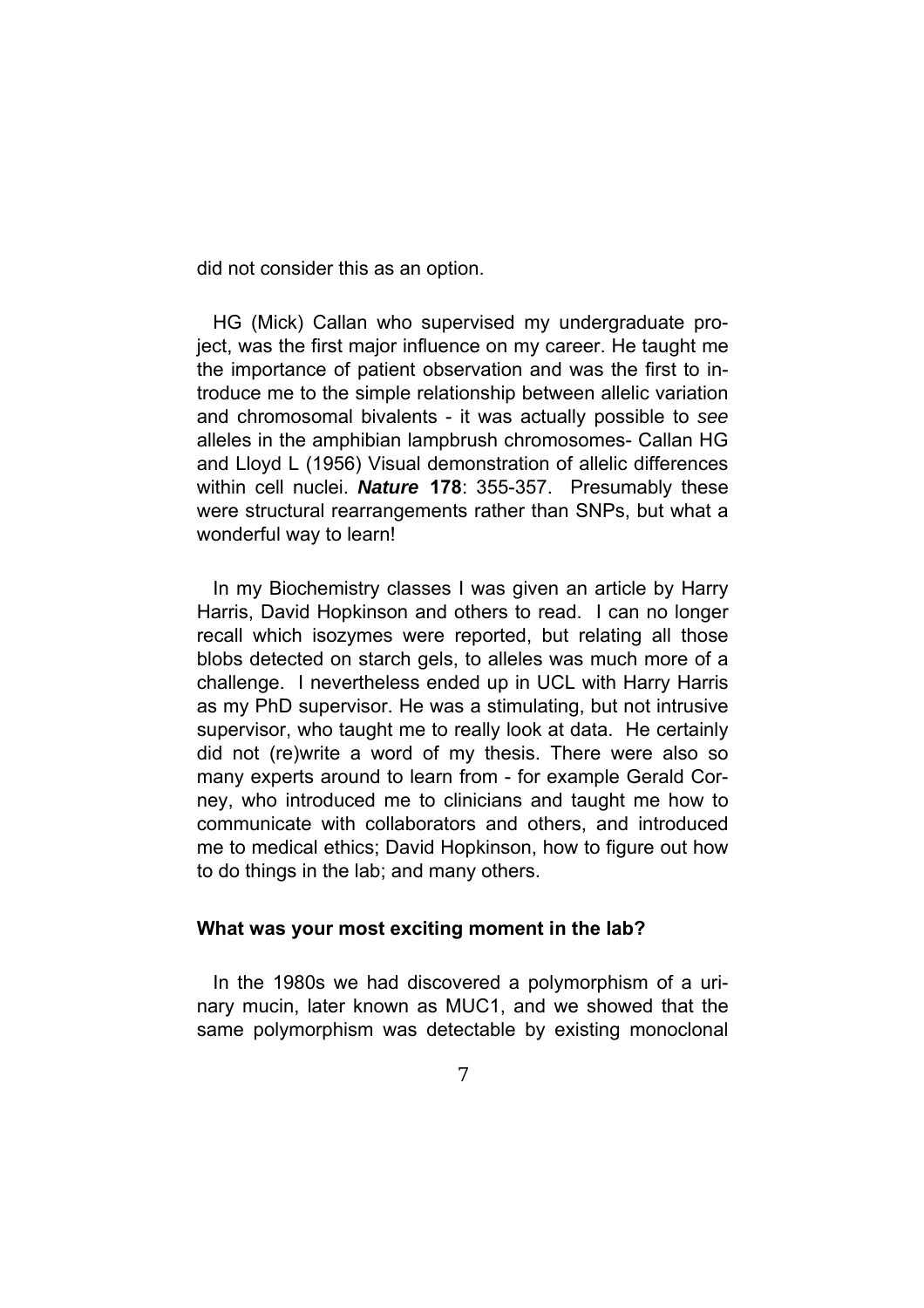antibodies raised against a cancer antigen, but were told by a referee that our interpretation that these were a reflection of segregating allelic (size) variants of the same glycoproteins was 'scientifically unsound'. Thus it was all the more exciting that when we re-probed a 'Southern' blot, with the first cDNA probe encoding the breast cancer mucin, and prepared by Joyce Taylor's lab at the ICRF, that it looked exactly like a Jeffreys 'VNTR'- polymorphism. What an exciting moment! We had indeed found an expressed VNTR.

## **What do you consider to be the greatest challenges for genetics in the future?**

There have been high expectations for genetics and hope that what we learn will improve health. Knowledge of genetics has for a long time been able to help with diagnosis, prevention and in some cases treatment of Mendelian disorders but the great challenge is to better understand multifactorial genetic susceptibility conditions.

 I always had my doubts that completing the human genome sequence would on its own lead to breakthrough, since it seemed predictable that regulatory variation would be more important in such conditions and these are particularly hard to track down. However once this is understood, manipulating the environment, or indeed gene expression, is likely to provide a less invasive approach to prevention and treatment. In my view the huge emphasis on overcoming the technological and computational challenges has obscured the value of careful observation, classification and understanding mechanism, which it will be necessary to return to.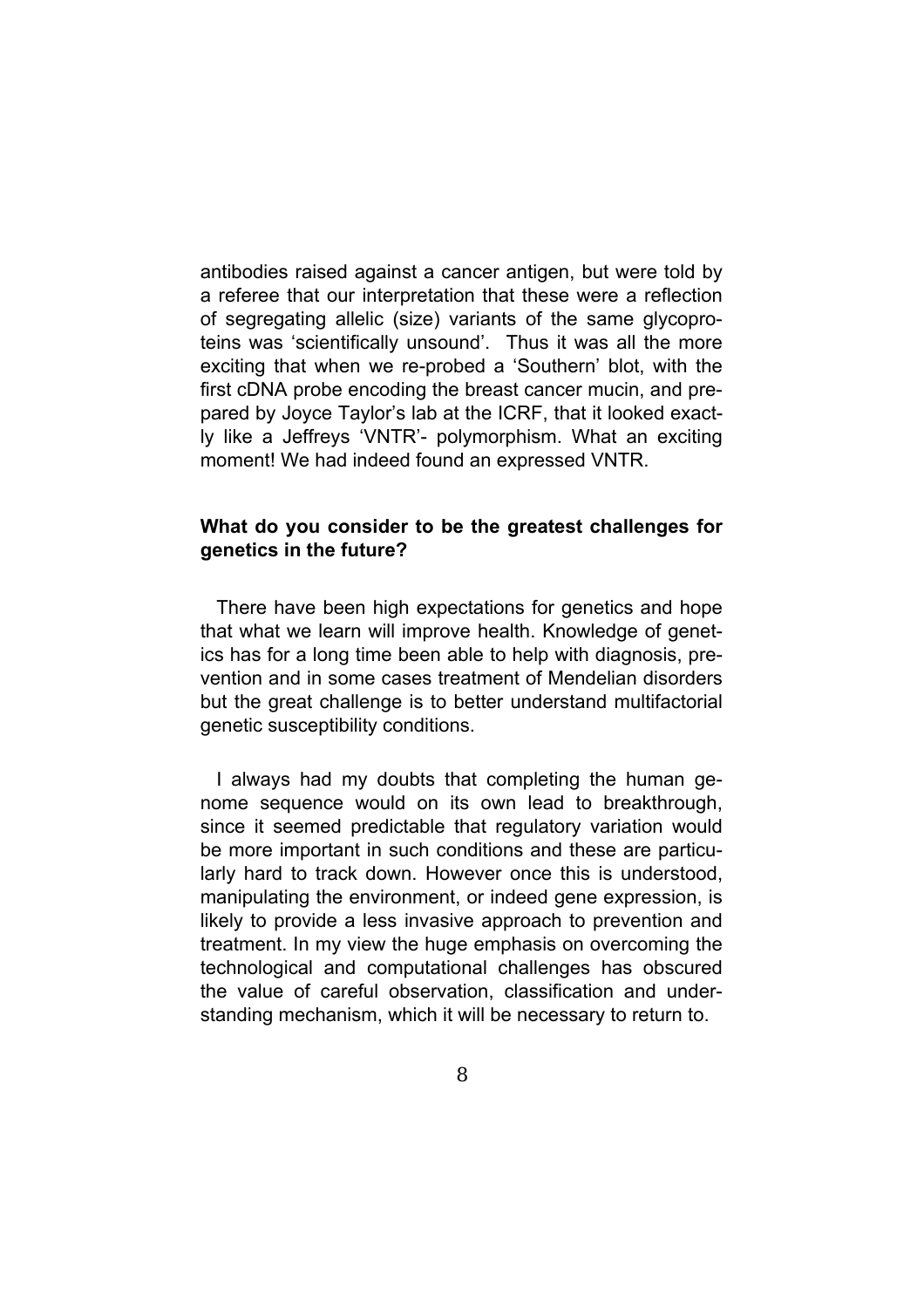## **What do you think the Galton Institute can contribute to the field of genetics?**

The Galton Institute does not have a role in advancing genetic knowledge as such, rather to educate in the area of genetics, through its conferences and its publications. The Institute started out its life as the Eugenics Education Society with a goal of educating the public on the role of genetics in improving society. This goal turned sour because it was mixed with social ideas that we no longer find acceptable, and were hijacked in more extreme form by the Nazis and others. Some of the ideas also turned out to be erroneous such as removing intellectual disability by selective breeding; some were extremely racist and quite unfounded.

 We must try to learn from the mistakes of the past. To do this GI should not only keep alive the history of scientific advance in the field, including the ground breaking work of Galton and others, but how these advances also spawned and added fuel to toxic ideas. It needs to provide a forum for discussion, particularly in the area of ethics, of how advances in genetics can be used in a beneficial way and what are the risks of harm. It needs to keep up to date with societal changes, but at the same time challenge ideas that become popular myth.

| Previous contributors to the My Life in Genetics series are: |
|--------------------------------------------------------------|
| Issue 13                                                     |
| <b>Issue 12</b>                                              |
| <b>Issue 11</b>                                              |
| Issue 10                                                     |
| Issue 9                                                      |
|                                                              |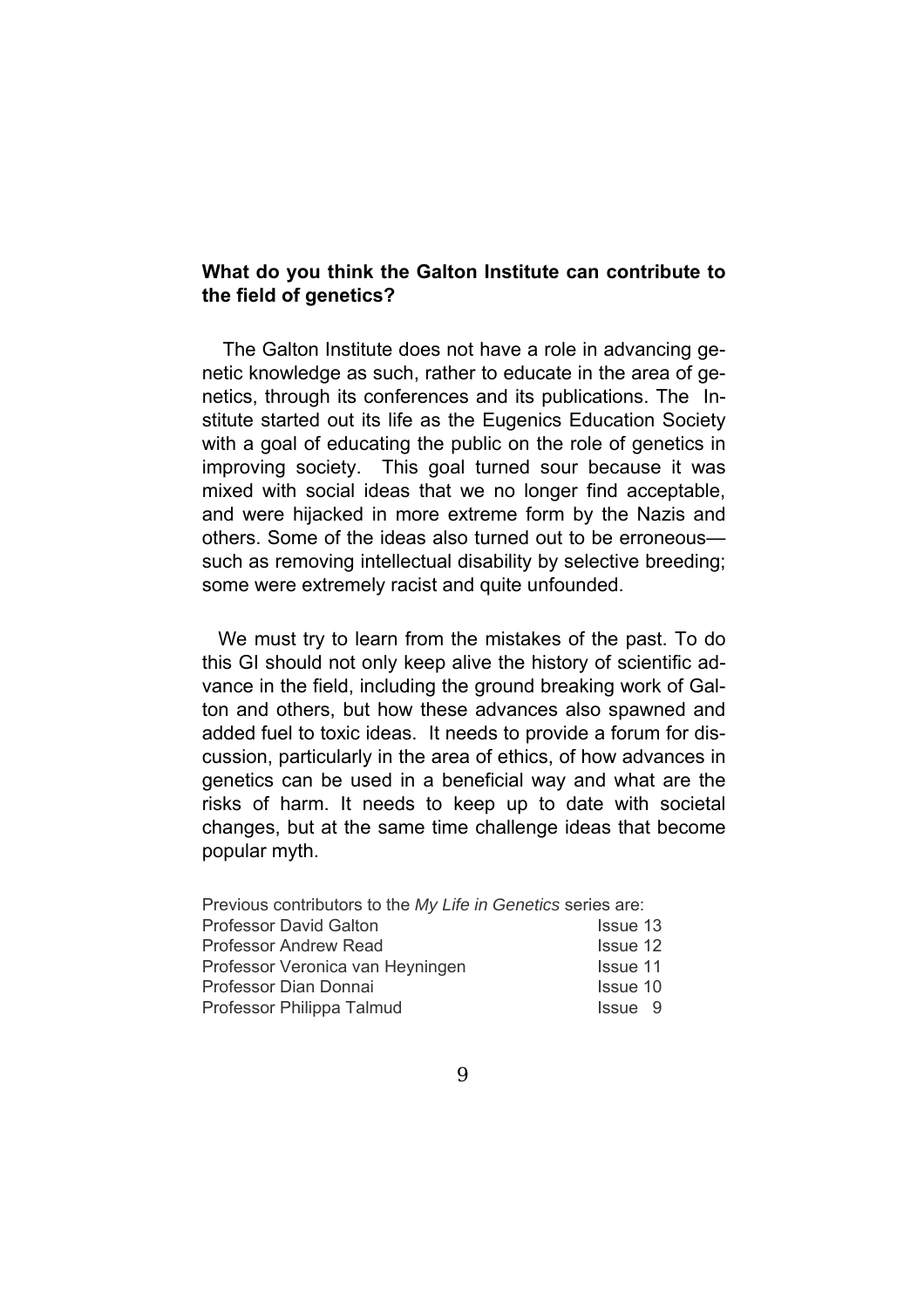## **CHASE Africa A progress report to the Artemis Trust of the Galton Institute**

**1st January – 30th June 2020** 

 It has been an unusual year for us all, and there have been significant challenges to the work of CHASE Africa and Dandelion Africa (our implementing partner in Kenya) over the last few months. However, Dandelion has adjusted well to an altered method of reaching people with family planning information and services to comply with government guidelines and restrictions amid the COVID-19 pandemic, ensuring that these vital services have been maintained as far as possible.

#### **Outputs**

Over the past 6 months, Dandelion has been able to run 4 family planning and healthcare day-clinics. It was planned that 24 clinics would take place, but this turned out not to be possible due to various obstacles. Lengthy negotiations with the Eldama Ravine Ministry of Health (MoH) at the beginning of the project caused a slight delay in getting started. Then, due to the marginalisation of the locations chosen to work in, it was decided to begin the day clinics in February, allowing the Community Health Volunteers (CHVs) time to improve aware-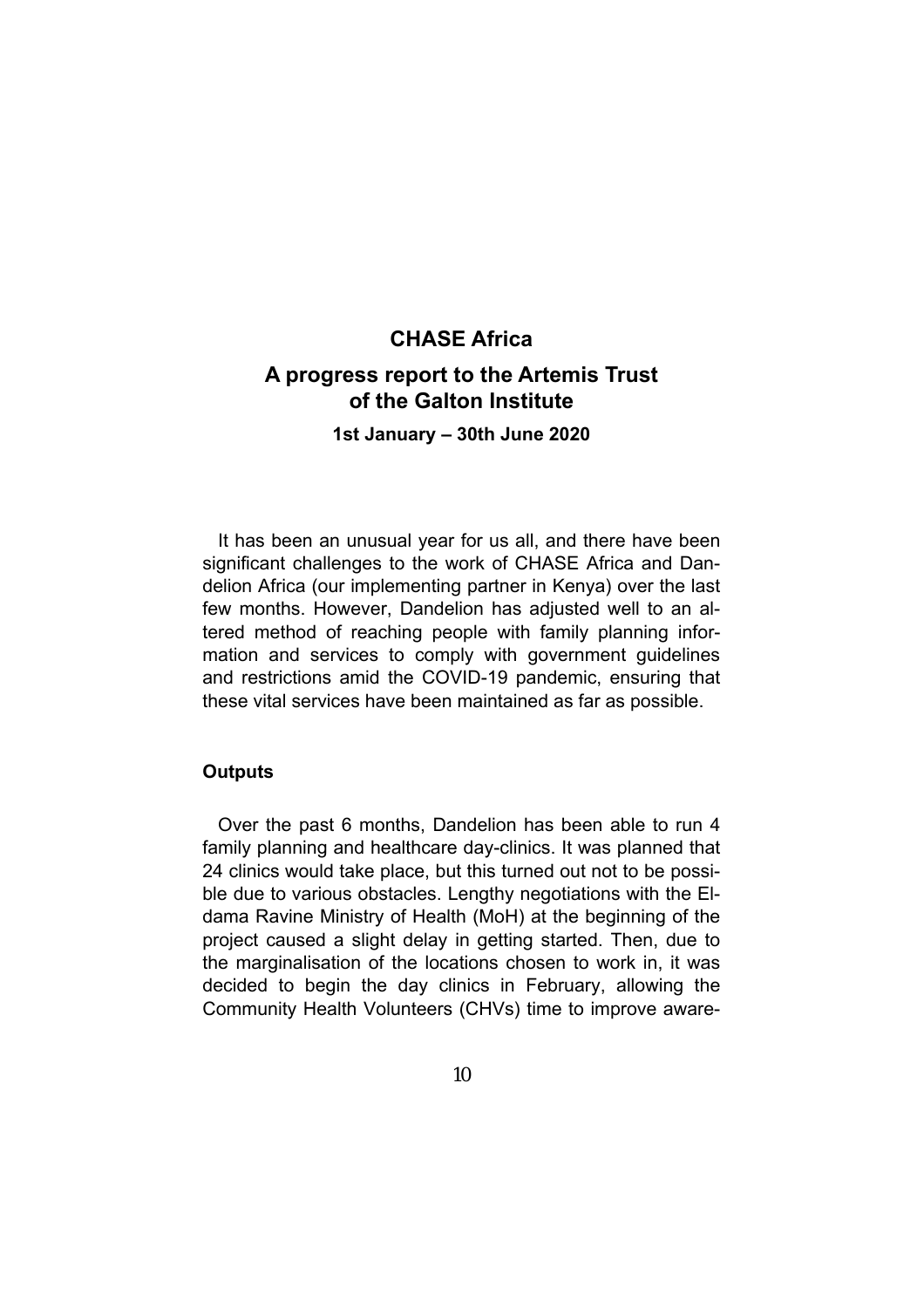ness in the communities before the day clinics began. In mid-March the COVID-19 pandemic resulted in strict restrictions in Kenya, as in the UK, and the day clinics were not permitted.

 A team of 12 Community Health Volunteers (CHVs) have been trained and have been making door to door visits to educate people about family planning and make referrals to 6 nearby link facilities. This work has proven to be a very effective means of increasing awareness of family planning and increasing uptake of family planning methods.

 Through this project, a total of 3,499 people (2,495 women and 1,004 men) were reached with information and awareness raising on family planning. This number is significantly lower than the 17,000 people anticipated due to the lower number of day clinics we were able to run. The day clinics attract large crowds and the CHVs and other educators are able to share family planning information with large groups of people, which has not been possible during the pandemic. Chiefs meetings are also normally used as a means to reach community members. Since mass gatherings were suspended, it has been hard to reach large numbers of people at once. Instead, the door to door visits that have taken place throughout the pandemic have enabled a more focussed approach, enabling more indepth discussion between CHVs and individual clients.

 The awareness raised through day-clinics and Chiefs meetings is a more light-touch education to greater numbers of people, and it doesn't allow for private, personal questions and answers between educators and the audience. The results of these one-to-one conversations have been positive and we have seen a particularly high number of first time users of family planning during the past 6 months. The in-depth dialogue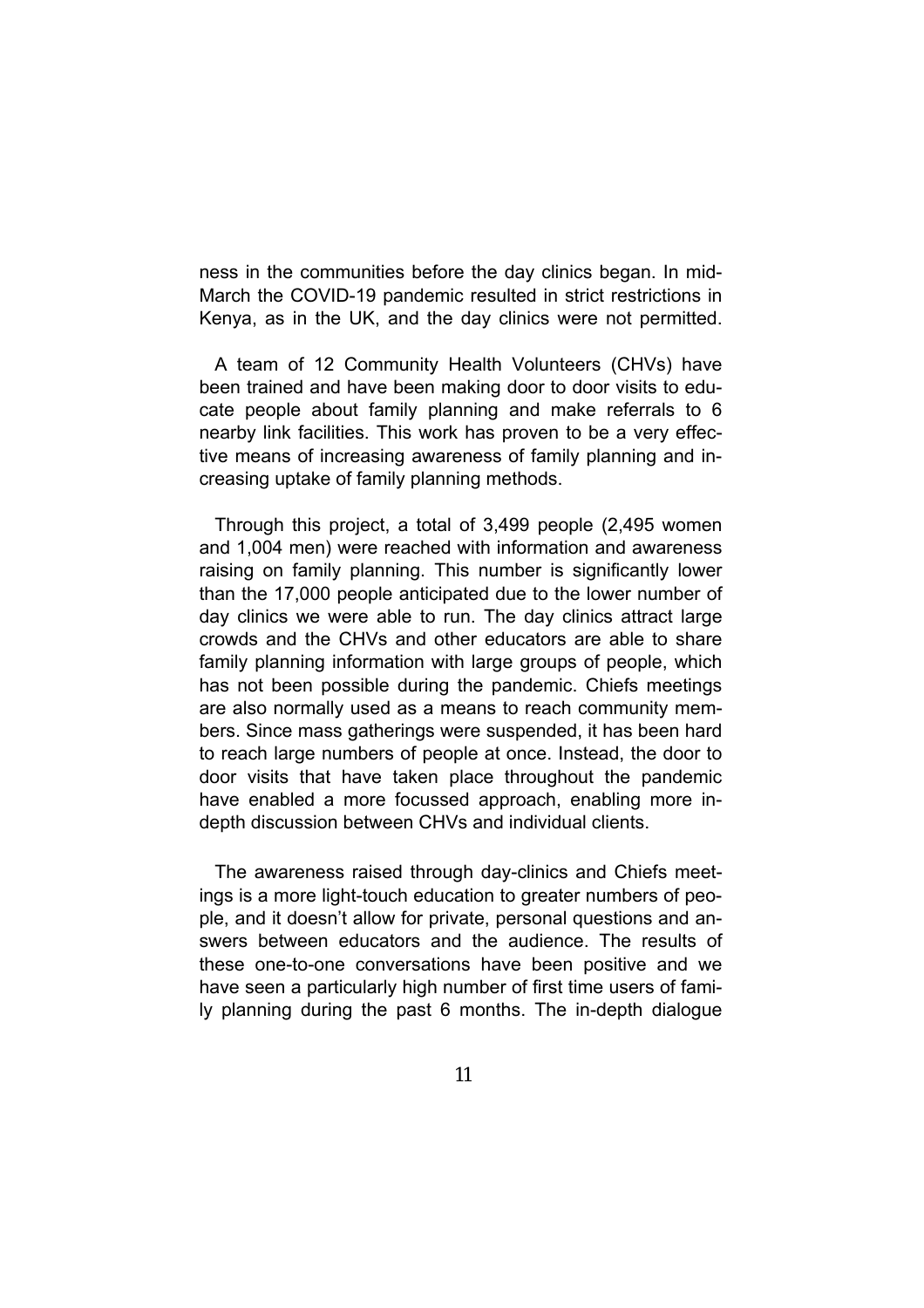with individuals has been an effective way to give women confidence to try using contraceptives for the first time.

In the first half of this year, 2,341 women received a family planning method of their choice through this project. This number exceeds the number of women we anticipated would choose to use our family planning services over this period of time. We expected the number to be around 1,620 in the Eldama Ravine area. Of the 2,341 women, 1,086 were first time users of family planning, and the total couple year protection provided was 4,010. We are delighted with these results that have been achieved even under such challenging circumstances.

### **Challenges and consequent changes that had to be made**

During the inception of this project this year, Dandelion Africa held a stakeholders meeting with the Eldama Ravine subcounty health management team. This was a planning meeting where the work plan for the four quarters of 2020 was formulated. Tugumoi and Soy-Emining were new sites suggested by the MoH due to the distance and lack of family planning knowledge in those areas due to its remoteness. It was agreed that day-clinics would begin in February to give the CHVs enough time for adequate awareness raising.

 The negotiations between Dandelion Africa and MoH Eldama Ravine took time due to arrangements for the provision of commodities and supervision by the MoH to the health facilities to which referrals were being made. A stock out of commodities also posed a problem in Ravine sub-county, so to mitigate this Dandelion purchased contraceptives to enable the work to proceed.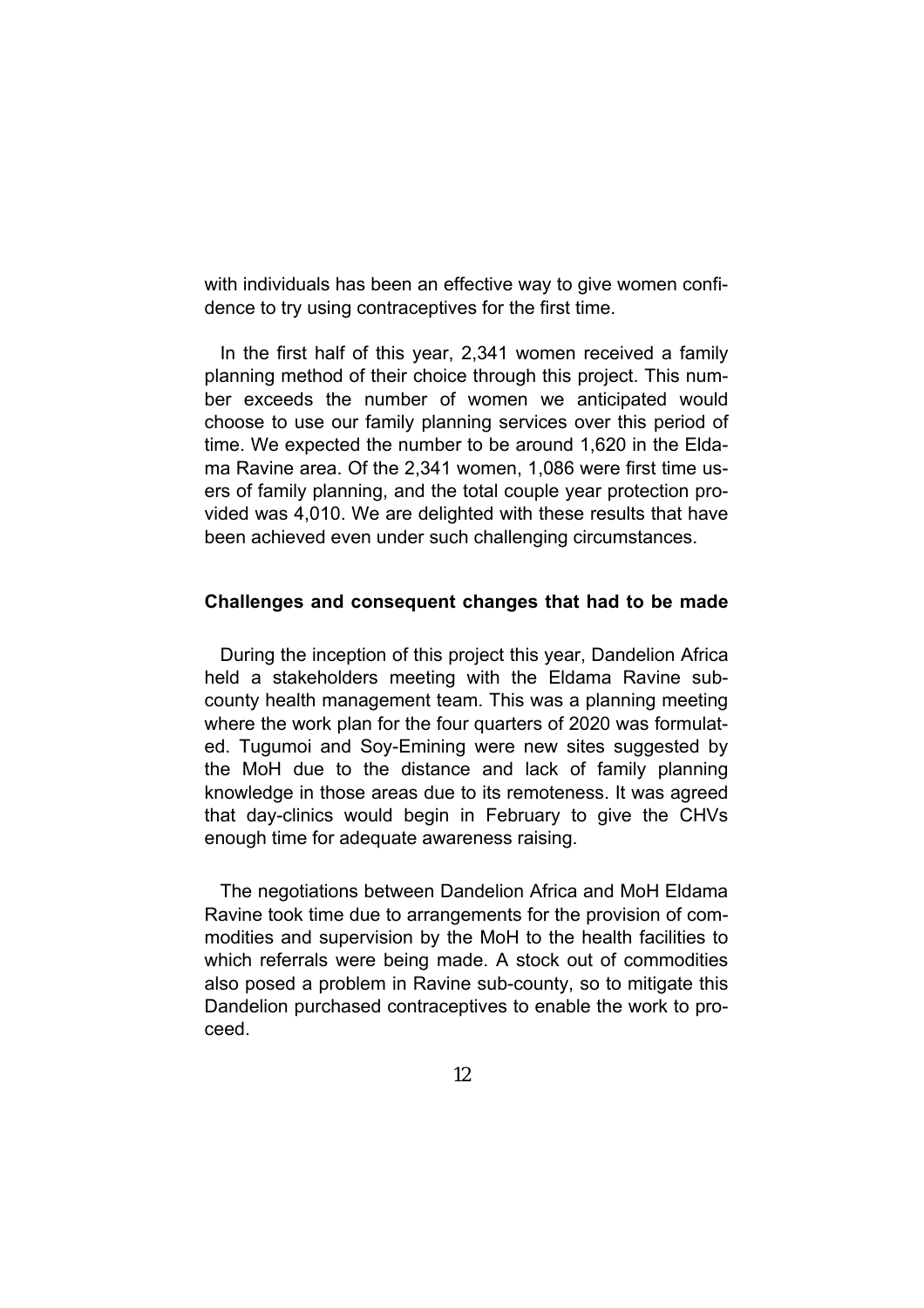Misconceptions about family planning usage is still high in rural areas of Eldama Ravine, meaning many people do not trust modern contraceptives and are unwilling to use them. Issues of stigma and a lack of men's involvement has been a hindrance to the uptake of contraceptives in the area. As such, an effort was made to target men during the outreaches since they pose a great barrier to contraceptive use.

 Lack of confidentiality by service providers has seen a lot of women refusing to be served by nurses they know during outreaches. We recommend support to mentor / train service providers on Patient Confidentiality.

 In mid-March the outbreak of COVID-19 was announced in Kenya and this resulted in the closure of schools, banning of gatherings and government directives to observe social distancing including 'stay home' directives. Consequently, day clinics and monthly meetings of CHVs had to be suspended.

 With the coronavirus outbreak, an increase in stigma, fear and anxiety was observed among community members towards CHVs. The CHVs had difficulty accessing households in the villages because most families were afraid of COVID-19 hence they were hesitant in welcoming CHVs, hindering the house to house visits. PPE was provided for all CHVs (thanks to specific funding from another donor) and COVID-19 prevention training was facilitated through the MoH.

 CHVs then provided a combination of COVID-19 sensitization and information concerning family planning during their house visits. CHVs were provided data bundles to enable them to take part in WhatsApp trainings and give them a direct link to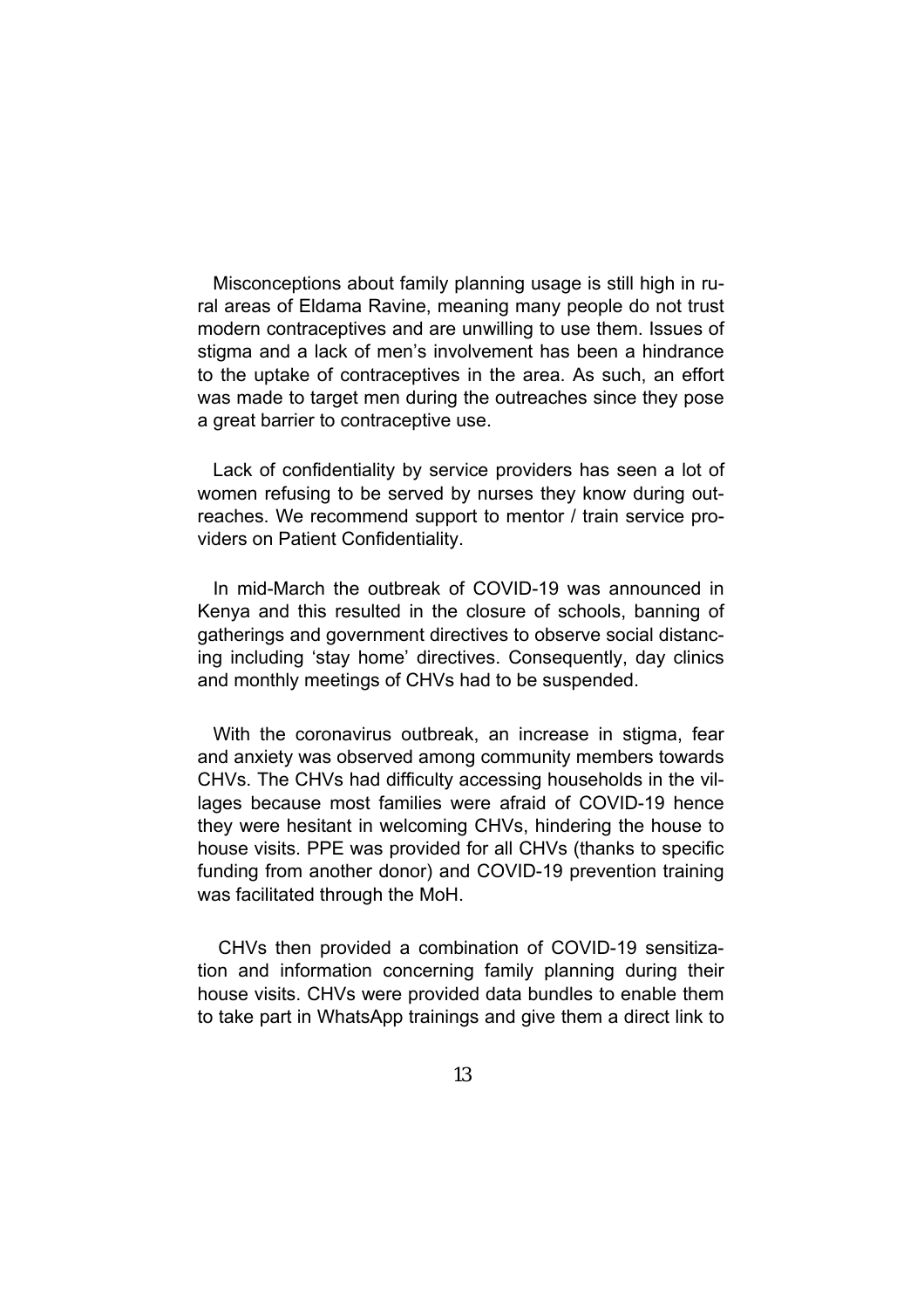health care providers where they can ask any questions they may have and receive instant answers. This has ensured that CHVs give out correct information to the clients.

 Heavy rains and poor infrastructure hindered performance with rivers flooding and roads impassable making it difficult for referred clients to access health facilities. To mitigate this, we plan to start a 'Back Pack Nurse Model' in the 3 villages most affected by poor access i.e. Gatarakwa, Igure and SoyEmining. The nurses will take a back-pack of medical supplies and contraceptives and visit a designated location to provide services in communities where people struggle to access a health facility. Each Backpack location should reach around 40 women per month and 720 women will be reached with contraceptives in 6 months.

 The Backpack Nurses (BPN) will make visits once per month in each of the three different villages, and CHVs will increase family planning awareness. Two nurses will work together at the BPN sites. We will use both motorbikes and vehicles for hire depending on the weather conditions to access these sites. Dandelion will provide hand-washing facilities at each BPN site and will maintain social distancing for clients by ensuring the location selected has enough space and is preapproved by the MoH. BPNs will provide immunisations, family planning, cervical cancer screening and pre- and post natal care.

 In addition to the Back-pack nurses, Dandelion will also be working with 26 more MoH CHVs that already work in the target areas, who will assist with raising awareness of family planning. Those CHVs are already established through the MoH so no additional financial contribution is necessary through this project, except that each CHV will be provided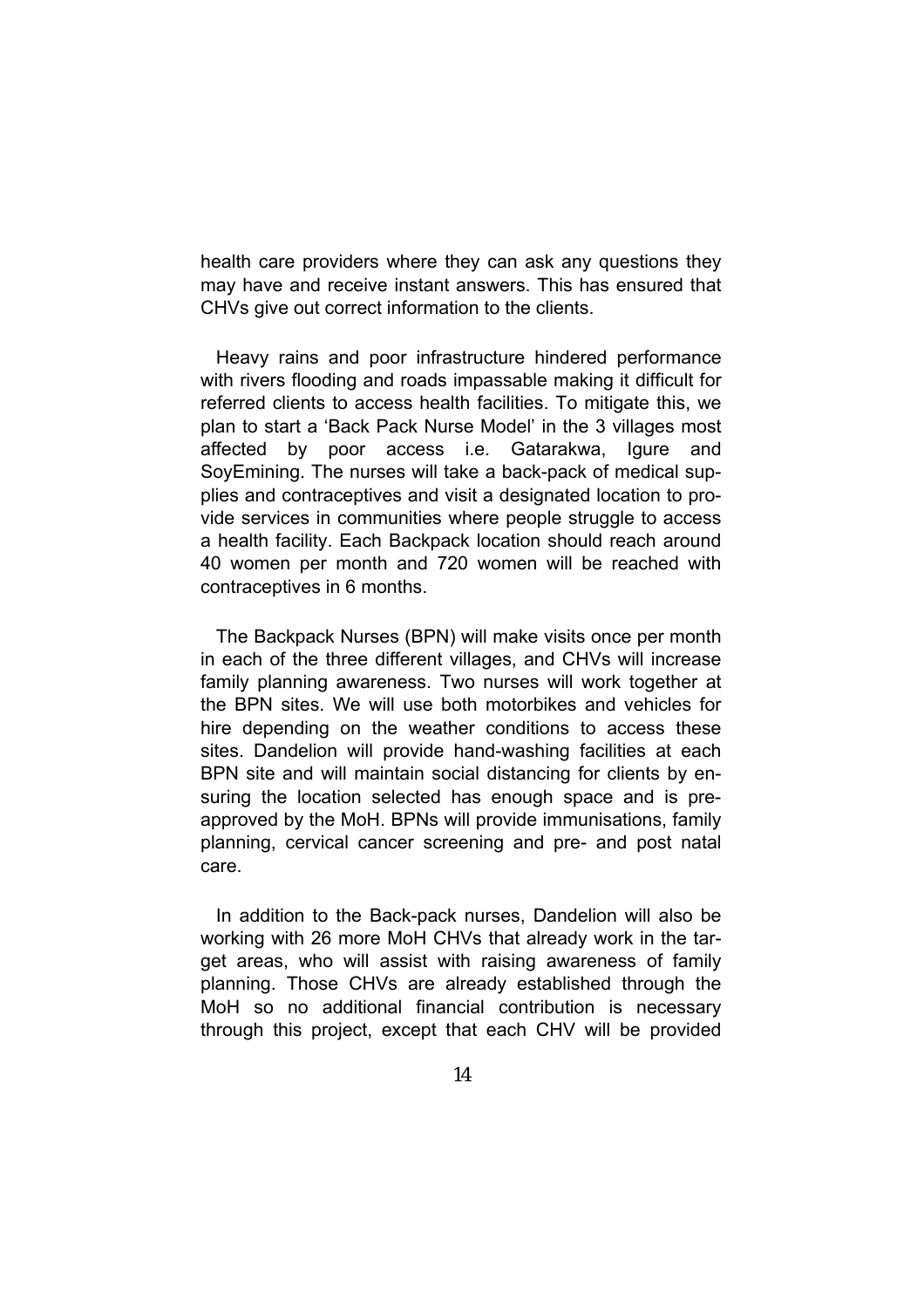with a data bundle, giving them access to the training and expert advice available via WhatsApp to the other 12 CHVs.

 At the time of writing, mobile day clinics are still suspended due to overcrowding, but MoH Eldama ravine sub-county has now allowed CHVs' monthly meetings and trainings as long as social distancing is enforced, facemasks are worn and hand washing facilities are provided. Online training and WhatsApp communications for CHVs will continue.

 The coronavirus pandemic necessitated changes to our delivery methods and forced the suspension of our large dayclinics. We are delighted that, despite this, we have still managed to exceed the expected number of women to receive family planning, and 46% of those women were first-time users. This shows the effectiveness of the CHVs home visits even amid people's fears of COVID-19, and perhaps to some extent because of those fears causing people to want to avoid pregnancy at this time.

 Despite the limitation to the number of people we were able to reach with information and awareness raising on family planning, it is hugely encouraging that more than the expected number of women have chosen to receive family planning during this 6-month period, even with reduced expenditure, and the project overall has been a great success.

 We are very grateful to the Artemis Trust of the Galton Institute for helping to fund this project. The Trust's contribution is especially valuable to this project.

### **CHASE Africa, July 2020**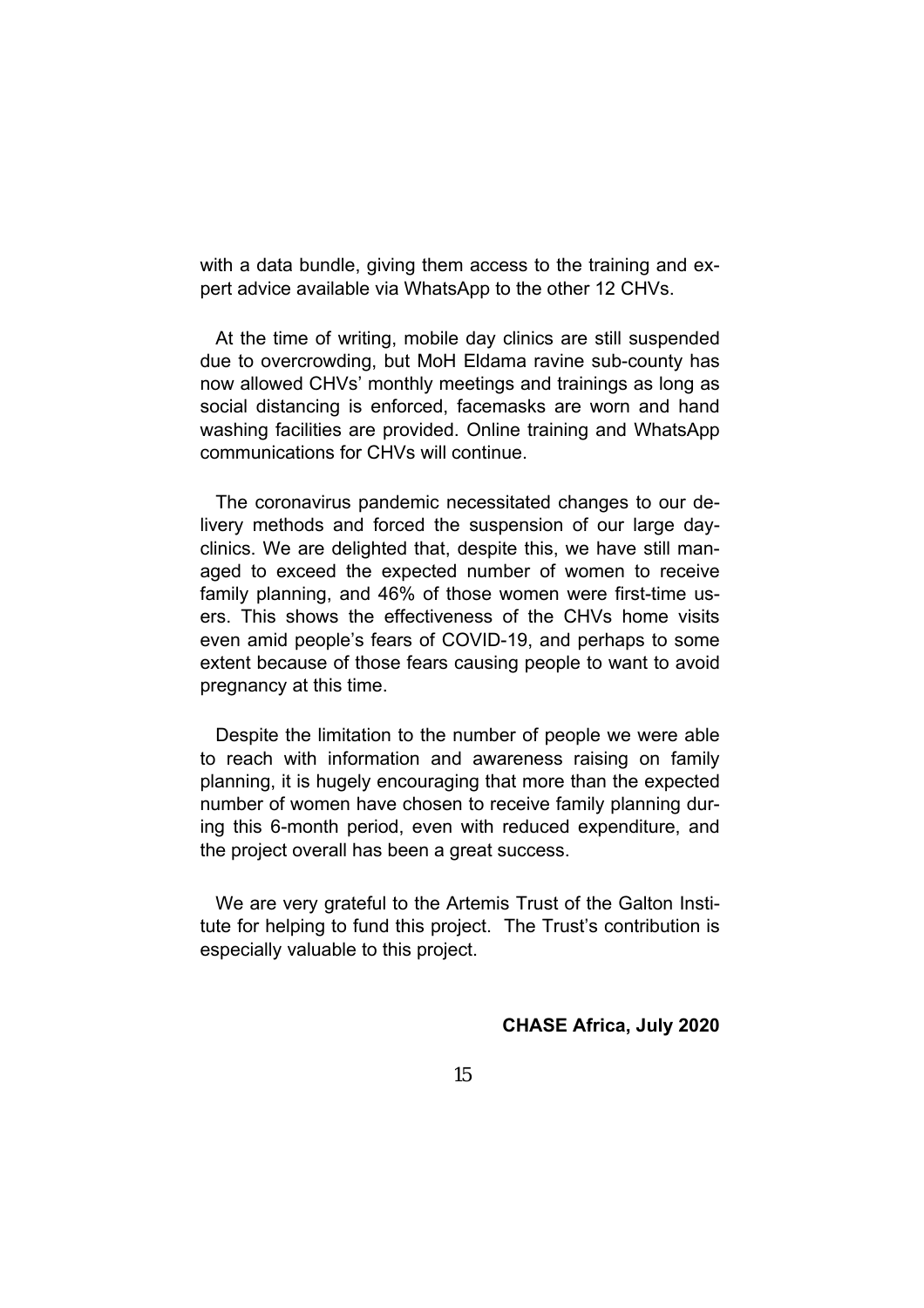## **British Society for Population Studies 2019 Conference, Cardiff University**

 The conference was a mix of papers from all parts of the demographic community: academic, local government, NGOs, and from senior researchers, early-career researchers and postgraduate students. The overall satisfaction level of the 200 who attended was high. BSPS covered the costs for a number of bursaries to allow student members presenting papers or posters to attend free of charge. Thanks are due to the **Galton Institute** for their support.

 Over the two days, 133 papers were presented, with five simultaneous strand sessions running over most of the programme. Additionally, there were two ONS-produced sessions on developments in official population statistics, a training session on the analysis of longitudinal data using the UK Longitudinal Census Studies, and a training session on learning from data journalism and datavis. Additionally, an early career panel on grant applications was convened by **Dr Julia Mikolai** from the University of St. Andrews. **Dr Paul Norman** from the University of Leeds convened a novel session: *What is?* A number of presenters introduced a quantitative method, explained what could be done with it and with which kinds of data and gave example results and pointers to further materials. The presentations from this session can be accessed here:

**https://www.researchgate.net/project/What-isintroductions-to-various-demographic-methods** .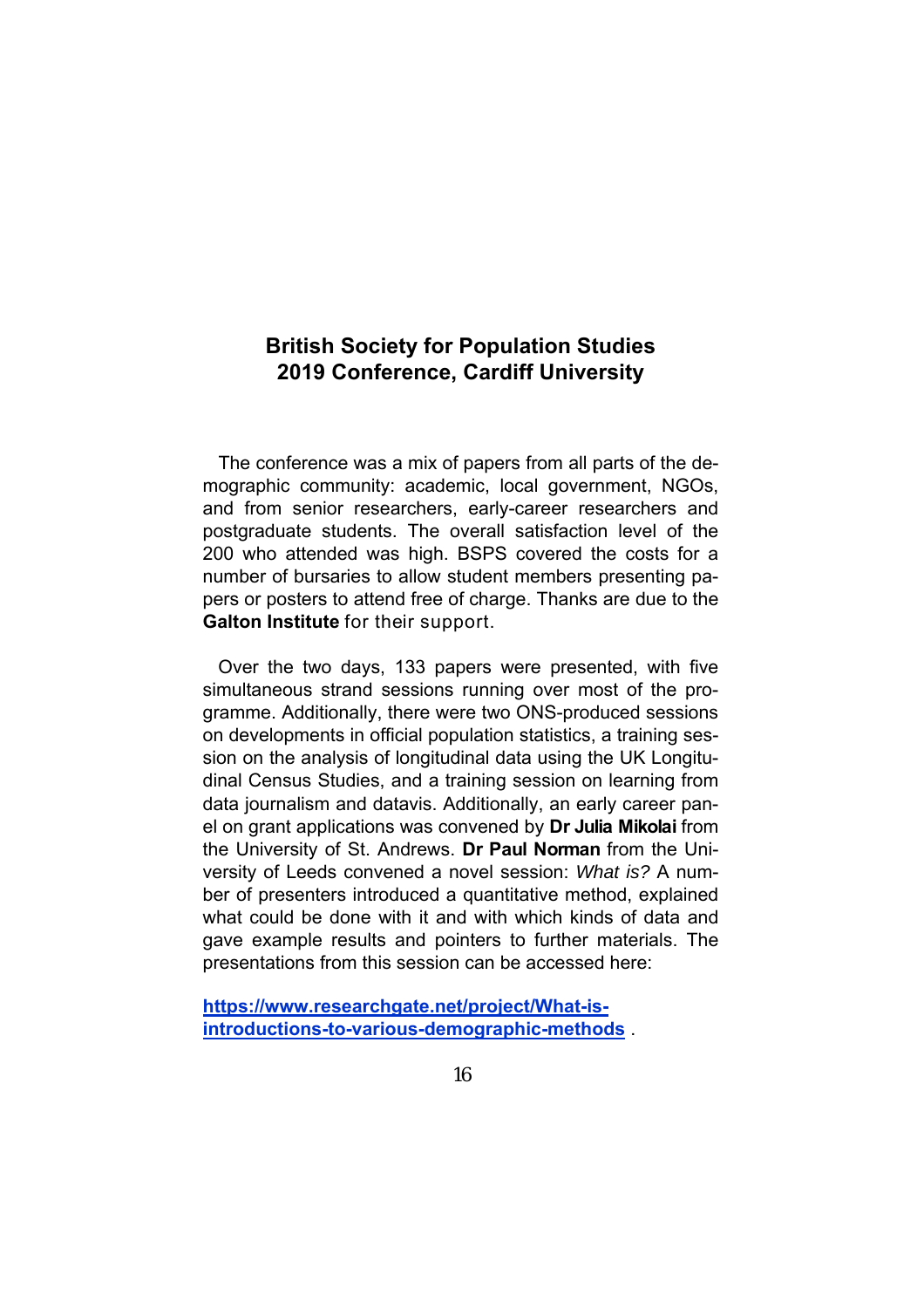There were two plenary sessions and an early-career plenary.

## **Plenary 1:** (with thanks to Judith Lieber, London School of Hygiene & Tropical Medicine for this report). **The health and care needs of future older populations: opportunities or challenges? – Carol Jagger (University of Newcastle)**

 Professor Carol Jagger (Professor of Epidemiology of Ageing) delivered the first BSPS 2019 plenary. Her presentation focused largely on the UK government's target to increase healthy life expectancy by 5-years by 2035, while reducing the inequality between the richest and poorest populations. In particular, Professor Jagger queried the feasibility of this target, given the experience in EU countries, and previous and predicted trends in health in the UK.

Professor Jagger began with an explanation of the difference between life expectancy and healthy life expectancy (HLE), with a quote from a previous Director-General of the WHO describing increasing life expectancy without quality of life as an "empty prize". Jagger first examined trends in HLE across 28 EU countries, both HLE at birth and the gap between the highest and lowest country's HLE, as the European Union had set a target of two extra healthy life-years over a 10 -year period, and a reduction in inter-country inequalities. The results revealed that the EU had reached the target for men but not for women, and that the gap in country's HLE actually increased over the time period, reaching an over 20-year intercountry difference by 2017.

Jagger's presentation then moved onto the impact of potential ageing, and various care related versions of healthy life expectancy. In contrast to common perceptions of old-age care in the UK, most care for medium and high dependent old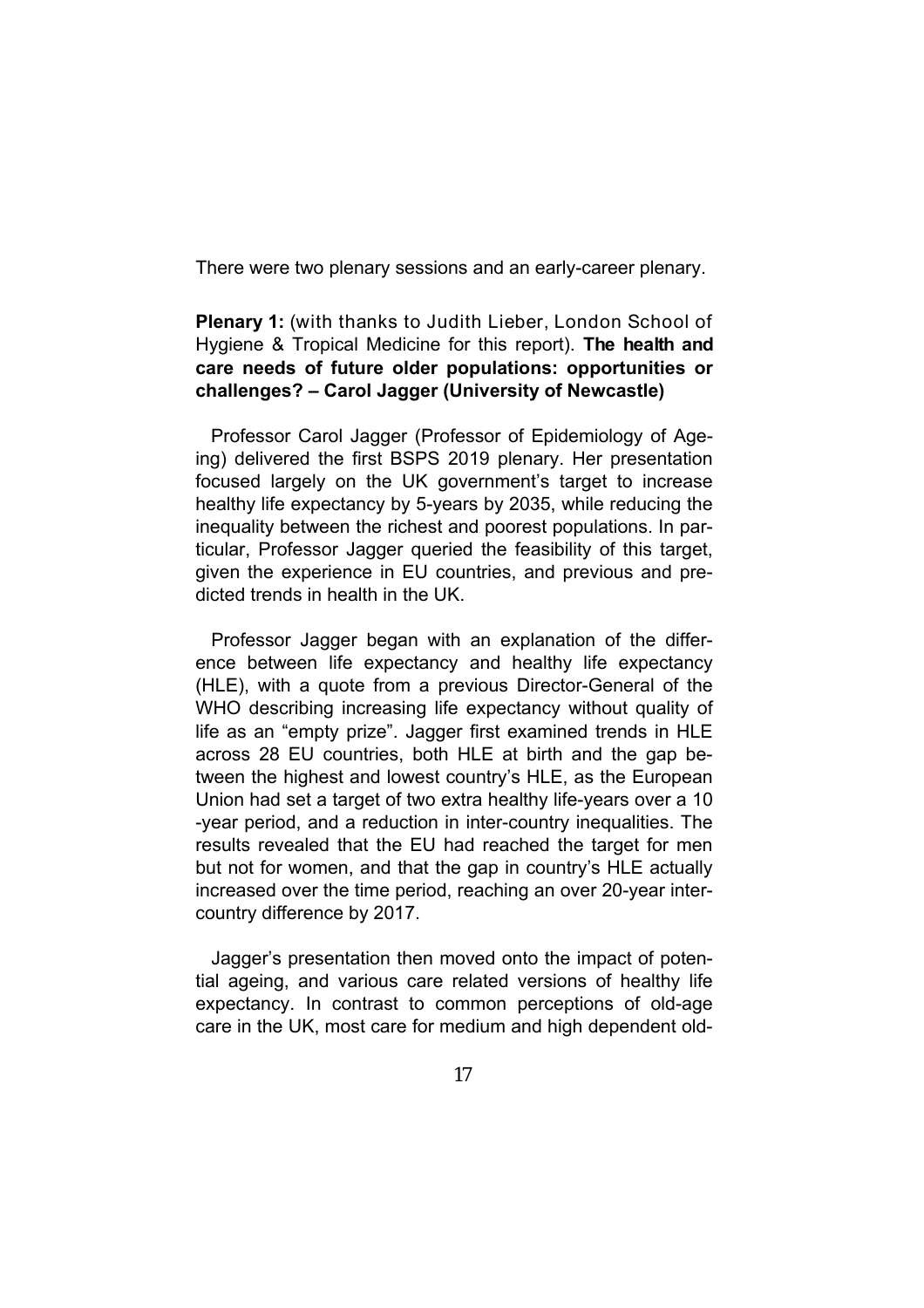er adults is provided by their children, and older people with high needs are increasingly cared for in the community rather than care homes.

 The next step was to try and understand how current UK population and health trends are predicted to influence future healthy life expectancy. Using a dynamic microsimulation model (PACSim) and data from the Office of National Statistics and several large-scale UK household surveys, Jagger and colleagues demonstrated that the majority of gains in life expectancy at 65 will be in years with 4+ chronic conditions, and the population with 4+ conditions is expected to double by 2035. This will have huge implications for wellbeing of the population and health system.

The WHO has proposed a public-health framework for maintaining the physical independence of the population, a large component of which is preventing chronic conditions. Professor Jagger highlighted the interesting and unexpected effects that intervening on different risk-factors could have on HLE. For example, because smoking is linked more to mortality than disability, and obesity more to disability than mortality, tackling obesity would have a larger effect on preventing the expansion of disability.

Professor Jagger finished the plenary with some practical strategies for improving quality of life alongside longevity, for instance noting a need for high quality evaluations of the effect of social innovations on health, and a summary of current trends (including rising inequalities). Finishing on a positive, Jagger highlighted the malleability of ageing and potential opportunities of population ageing, which she proposed can be achieved through a long-term focus on preventative care and healthy life expectancy.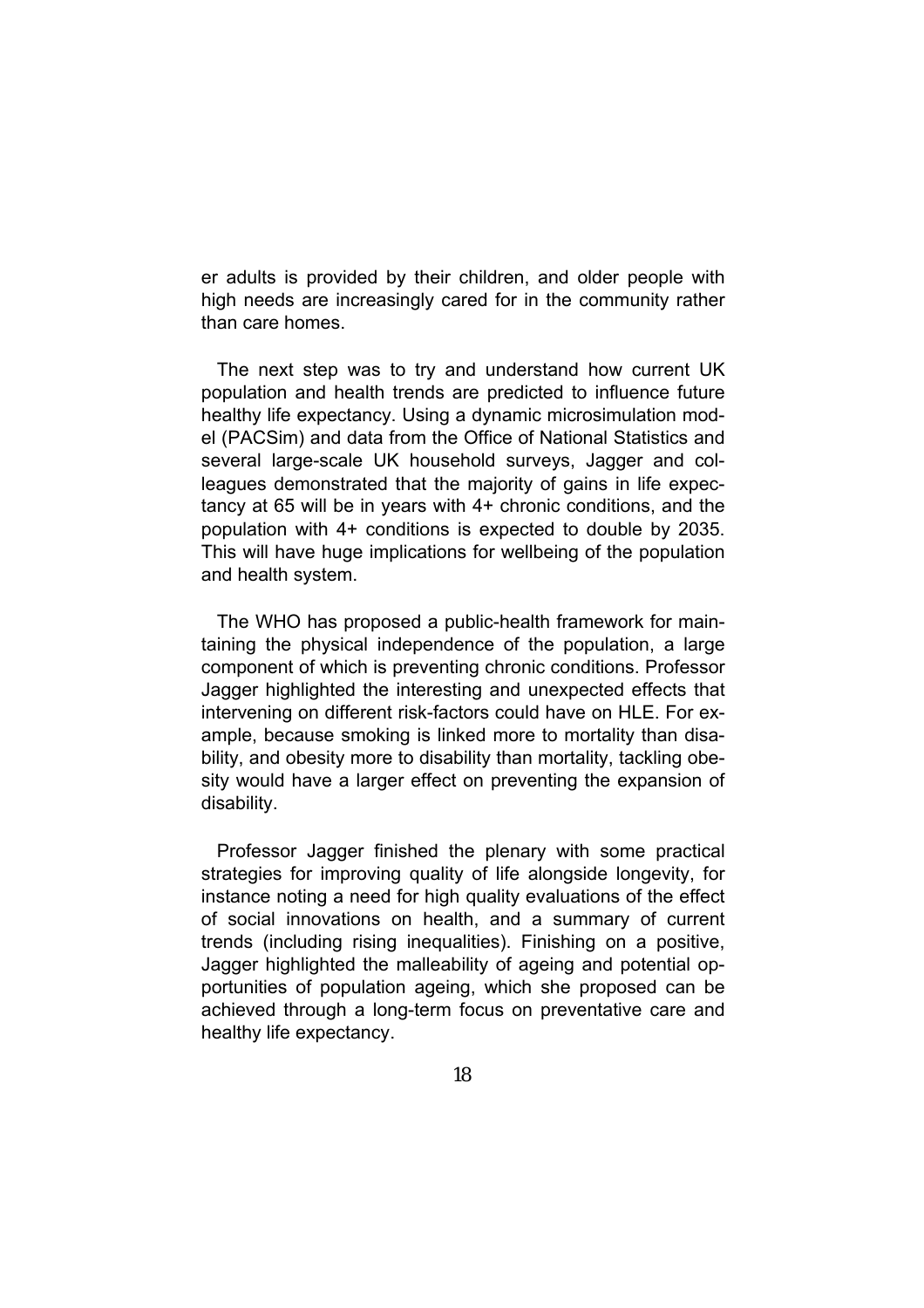**Plenary 2:** The second plenary was given by **Dr Brian Beach**, senior research fellow at the International Longevity Centre UK (ILCUK). His theme was **longevity in research & policy: what happens next?**

 Dr Beach argued that the narrative on ageing and longevity had to be reframed and challenged, with a recognition that this should be an opportunity, not a problem. With increasing longevity, retirement would account for a larger proportion of an adult lifetime, although working life was likely to be extended. Key priority for the future was to maximise the benefits of longevity, thus ensuring longer lives would be good for everyone.

 Whilst those over 50 accounted for about 43% of total consumption, spending declined by 17.1% between the ages of 55 & 75, with barriers going beyond the lack of income – eg lack of internet access and mobility issues. Maintaining independence at home would be of increasing importance and later-life assets were shown to be influenced by whether or not financial advice had been sought. By 2051, 30% of the population aged over 50 would be from an ethnic minority.

 Looking more closely at diversity, the prevalence of disability was projected to stay constant at around 21.6%, but older LGBT people reported poorer self-rated health. It was claimed that reducing health inequality between northern and southern England could inject over £13 billion into the UK economy by increasing productivity. Dr Beach also touched on perceptions of the older population and age discrimination.

Looking at future proofing policy and practice, changes in the state pension age risked creating new inequalities, especially amongst women who had to reconcile longer working lives with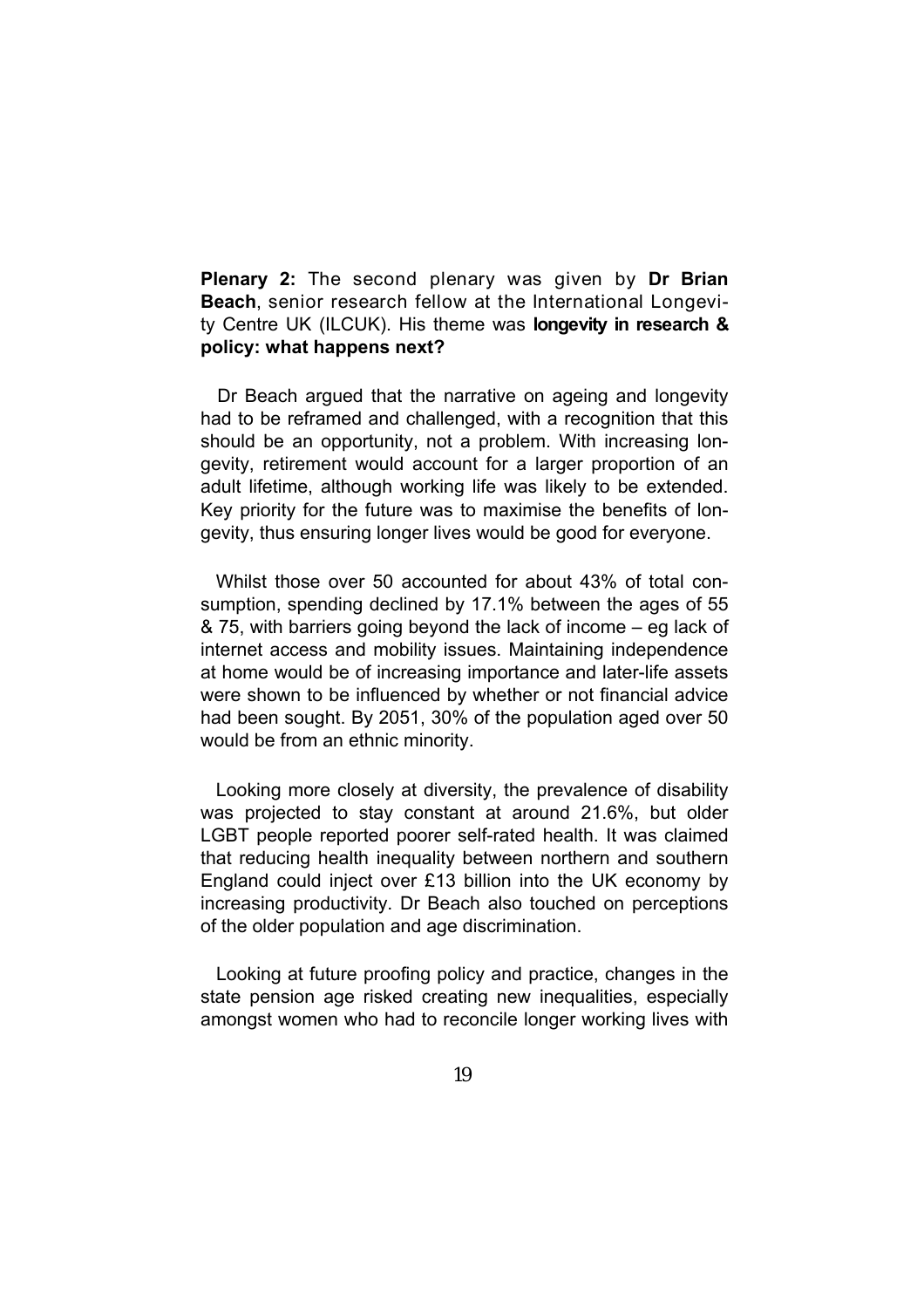increasing caring responsibilities. Later life unemployment would also be an issue, even more so with the advent of artificial intelligence. Whilst use of social media by over-65s had expanded greatly between 2012 and 2016, social isolation remained a growing threat, with over a million childless over-65s to add to the numbers without family members able to provide help & support.

To conclude, Dr Beach looked to how practice and policy should evolve, by shifting narrative & language on ageing and promoting this to others. Assumptions prevalent in policy had to be challenged, such as those that said older people generally were sitting on massive amounts of housing wealth. Society needed to work together to build a future for everyone, regardless of age.

**Early-career plenary: Dr Fran Darlington-Pollock,** University of Liverpool **– To move or not to move? Immobility, opportunity, & inequality.** Dr Paul Norman writes:

Fran Darlington-Pollock: BSPS New investigator's Award recipient, 2019

 During 2018, Rebecca Sear presented the excellent idea to BSPS Council of a New Investigator's Award for members who are early career researchers. Council approved this with the prize being an expenses-paid plenary slot at the BSPS Annual Conference. Criteria were discussed and a form devised for people to use to propose someone for this award.

 The person who immediately sprang to mind was Fran Darlington-Pollock. I have known Fran since she started her PhD in 2012 and she is a very thoughtful, motivated and skilled social scientist; someone with a 'yes' attitude. Fran's PhD was firmly in BSPS' arena looking at the nexus of migration, health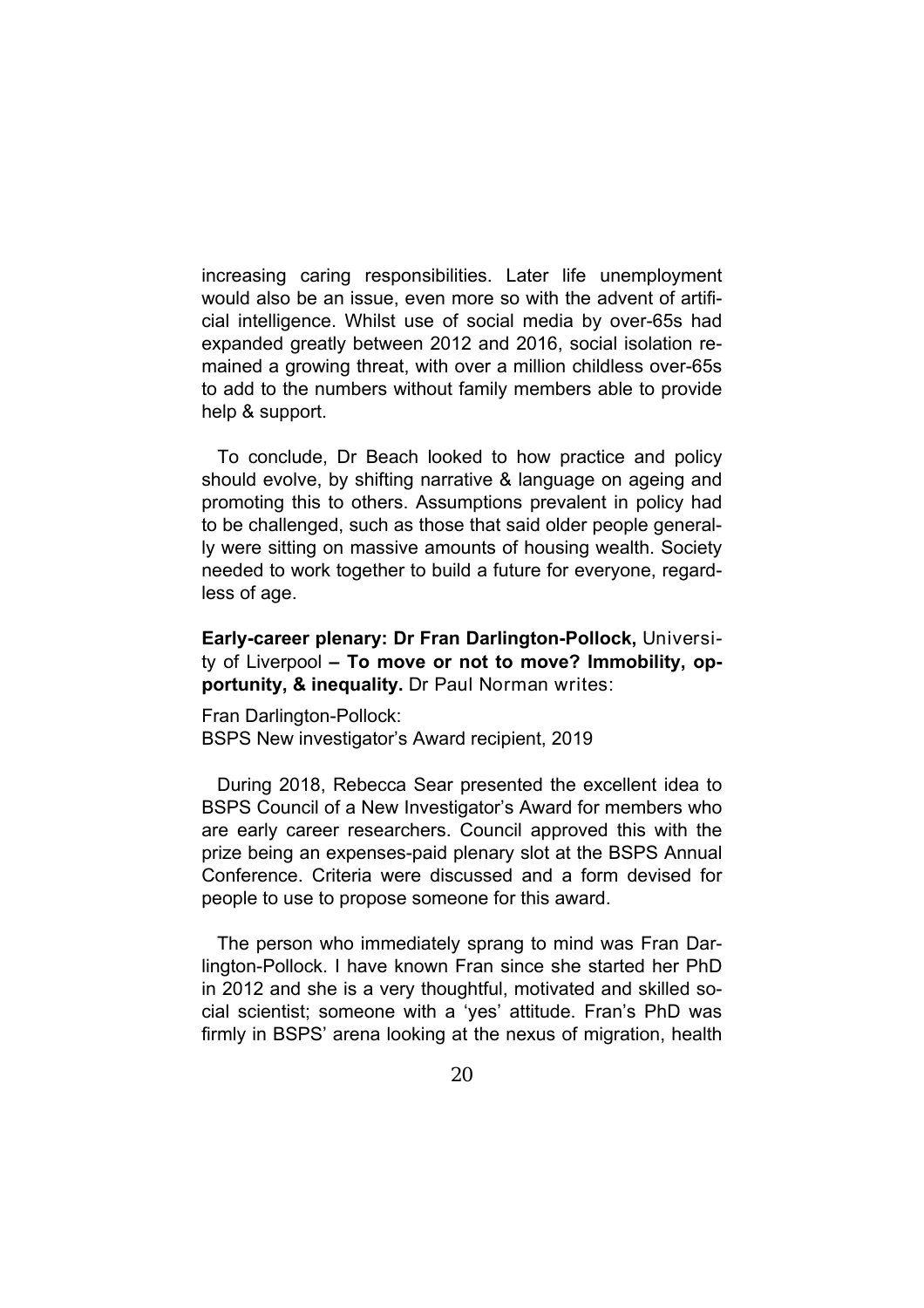and ethnicity. This research has led to a variety of publications and conference presentations in the UK, France, Netherlands, New Zealand and Australia. Her involvement with the geographic / demographic community is widespread. Not only is Fran a council member for BSPS but she has also engaged with the Royal Geographical Society as a committee member and is now a Trustee for the Equality Trust. She is not just a name on these committees but a pro-active member. Indeed, she motivated a BSPS day meeting on stalling life expectancies in July 2019, diligently fixing up speakers along with booking the location and refreshments.

 I was delighted when Council decided to award Fran with this first New Investigator's Award and was later asked to chair the 'Early career plenary' at the 2019 annual conference in Cardiff. Fran spoke about, 'To move or not to move? Immobility, opportunity and inequality' exploring the concept of 'selective migration' and its relationship with health from a mobilities perspective. Fran provided evidence about whether differently healthy groups are 'sorted' into different area types and whether any sorting processes contribute to changing area level health gradients. As session chair, I encouraged questions from the audience by other early career researchers and, amongst other answers, Fran encouraged people to present their work to others as often as they can.

 There will be a call for proposals for this award during the coming months so start thinking now about which 'new investigator' you would like to nominate.

 In fact, the call for nominations for the 2020 award is now out & can be accessed on the BSPS website at:

**http://www.lse.ac.uk/social-policy/research/Researchclusters/british-society-for-population-studies/news**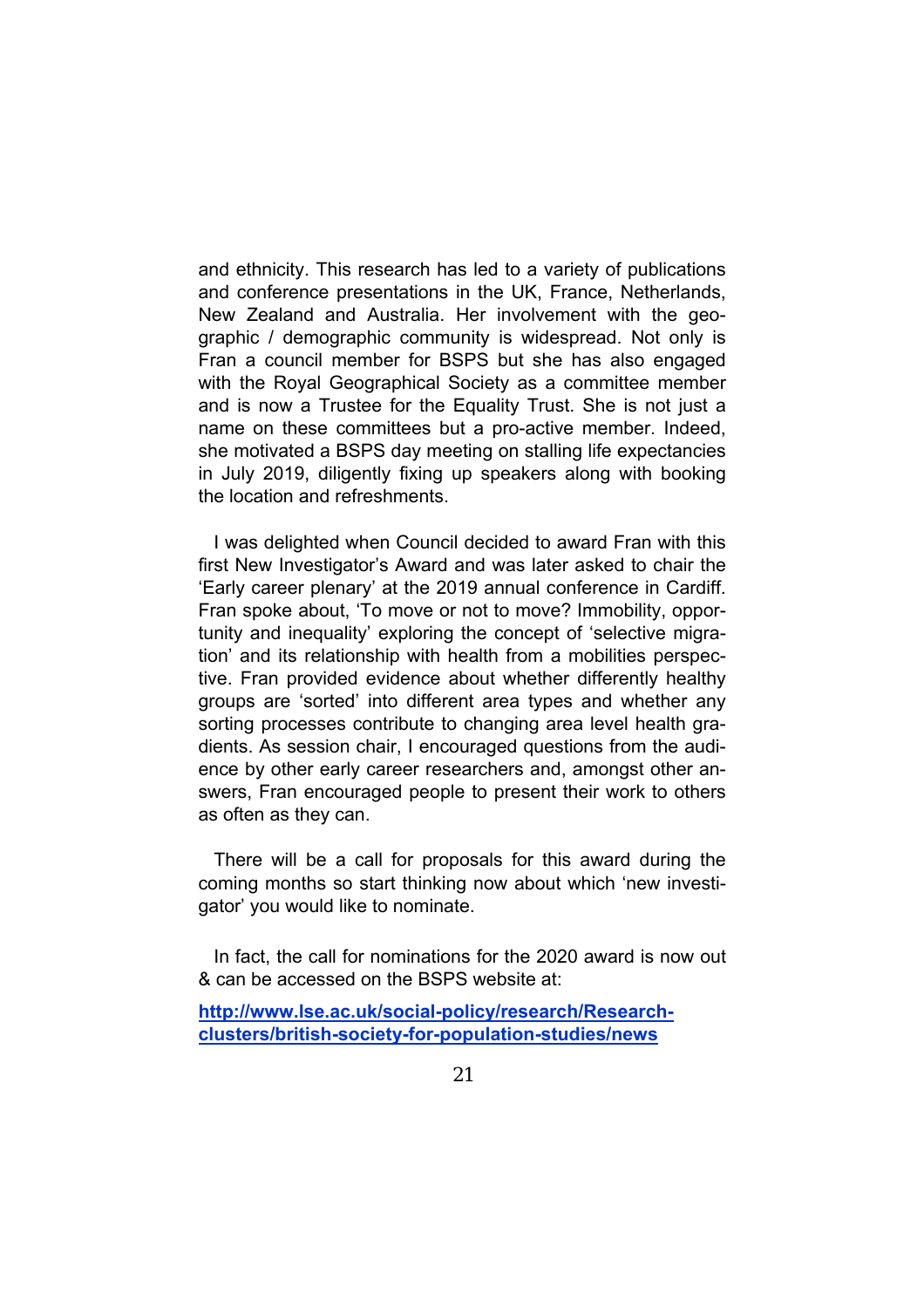LMIC visitor in 2019: Each year, BSPS offers the opportunity for a researcher from a low or middle-income country to attend the BSPS Conference. This year's visitor was **Dr Weeam Hammoudeh** from the Institute of Community and Public Health, Birzeit University, West Bank. Dr Hamoudeh gave a co -authored paper in the health and mortality session entitled **The psychological impact of deprivation in conflict: The case of the occupied Palestinian territory**. The call for applications to be the LMIC visitor in 2020 can be found in this **Newsletter** 

 BSPS Conference poster prize: The judges for the poster competition were **Professor Jagger** and **Dr Beach.** They decided on joint winners: one postgraduate student poster and one from ONS. The winners were: Nick Campisi (University of St Andrews) for Sub-national fertility variation across Europe and Emma Hand and Freya Griffiths (ONS) for Making sure the Census results are reliable. The prizes were £50 in book tokens for each winning poster.

## **BSPS Secretariat**

## **Early career panel: Grant applications**

Tuesday 10 September 2019

Compiled and edited by, ESRC Centre for Population Change, University of Southampton

Panel members: **Professor Jakub Bijak**, University of Southampton; **Professor Jane Falkingham,** University of Southampton; **Professor Hill Kulu,** University of St Andrews; **Professor Melinda Mills,** University of Oxford

Chair: **Dr Julia Mikolai,** University of St Andrews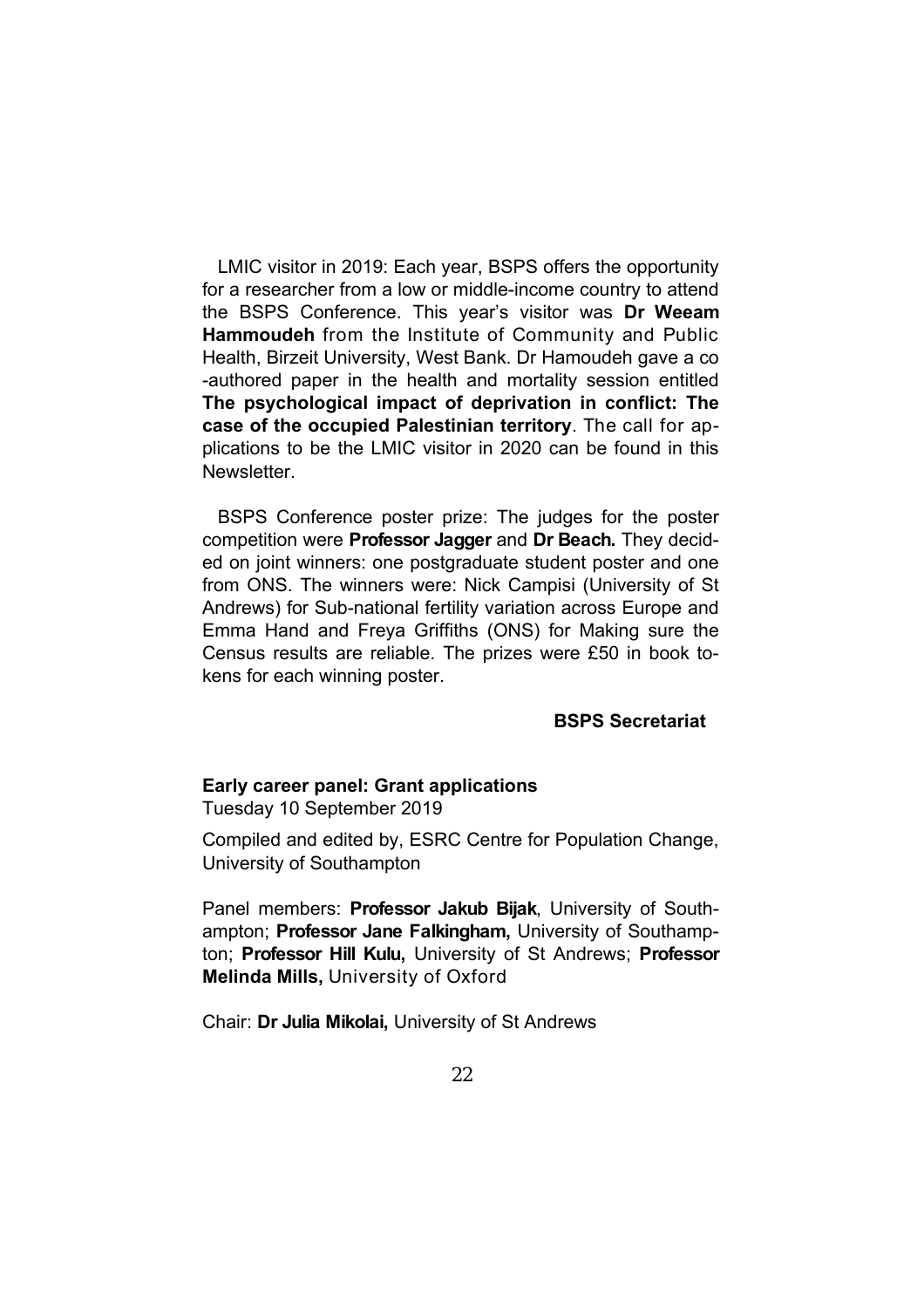Following on from a really useful, well-attended panel session for early career researchers on the grant application process, we have compiled some notes and tips incorporating the panel members' extensive experience as proposal writers and reviewers. Professor Melinda Mills condensed her advice down to the 'FOUR Rs', and later on in the discussion the wider panel added two more. We have therefore found it useful to group the advice discussed in the room under these broad headings, with thanks to Professor Mills for the concept.

#### **Rejection**

This is something that happens a lot, but the failures are not often widely talked about. They are, however, an important part of the applications process. Don't take it personally, it is the norm, just make sure you do something constructive with it.

#### **Resilience**

Those who apply for funding, get funding. It is vital to keep applying, keeping in mind that you won't get them all. The people that, after rejection, keep trying, get the grants. Be passionate and play to your strengths, particularly your expertise coming out of your PhD.

#### **Revision**

Keep rewriting and developing your proposal. Take your time, be vulnerable, don't just accept 'nice' comments, and allow people to challenge you. Ensure you leave plenty of time to compile and complete your proposal, particularly if working with international colleagues.

#### **Reviewer**

Think about how the reviewers have to grade the proposals. Find out who has been on the committee, and discover any in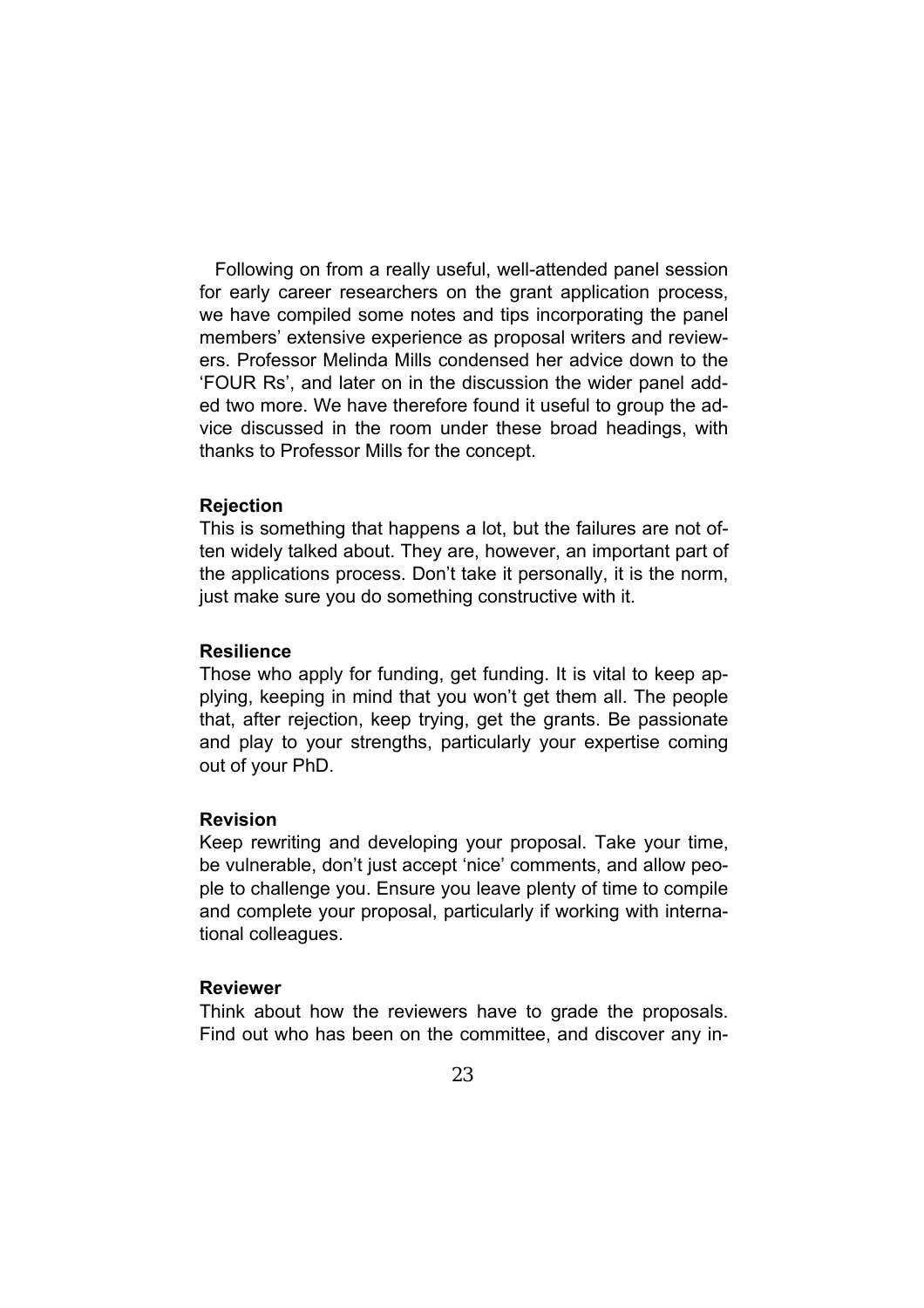side knowledge on the process. Know your funder and what they want, and know the call. Most funders have extensive guidance resources and FAQs on their websites. USE THESE. The bottom line is that your bid has to answer the specification, so it is your job to convince the panel that you have the answer they are looking for, and you are the right person to do it. You should be clear in the first paragraph about your research aims, and strive to pre-empt any questions reviewers and panellists might have. Make it obvious why they should fund you!

## **Risk**

Reviewers are looking for innovative proposals that incorporate an element of scientific risk; consider whether what you are planning to do will bring significant change to your field. Capture a reviewer's interest by presenting something novel, and create some urgency for what you want funded. Scientific progress is, after all, about risk-taking.

## **Recycle**

Time spent writing proposals is not time wasted, even if rejected. The work can be used as the basis for future proposals. Be careful, though, when changing funders – as in 'Reviewers' above, ensure that if you recycle elsewhere, you still do your homework on the funding body and its reviewers. Try to work with senior colleagues on writing proposals and learning the process, collaborate on grants where you are not PI, and be open to invitations.

## **Common mistakes**

 **1)** A proposal not tailored to the call.

 2) A proposal not professionally prepared (typos, fonts etc.) looks sloppy and introduces doubt into a reviewer's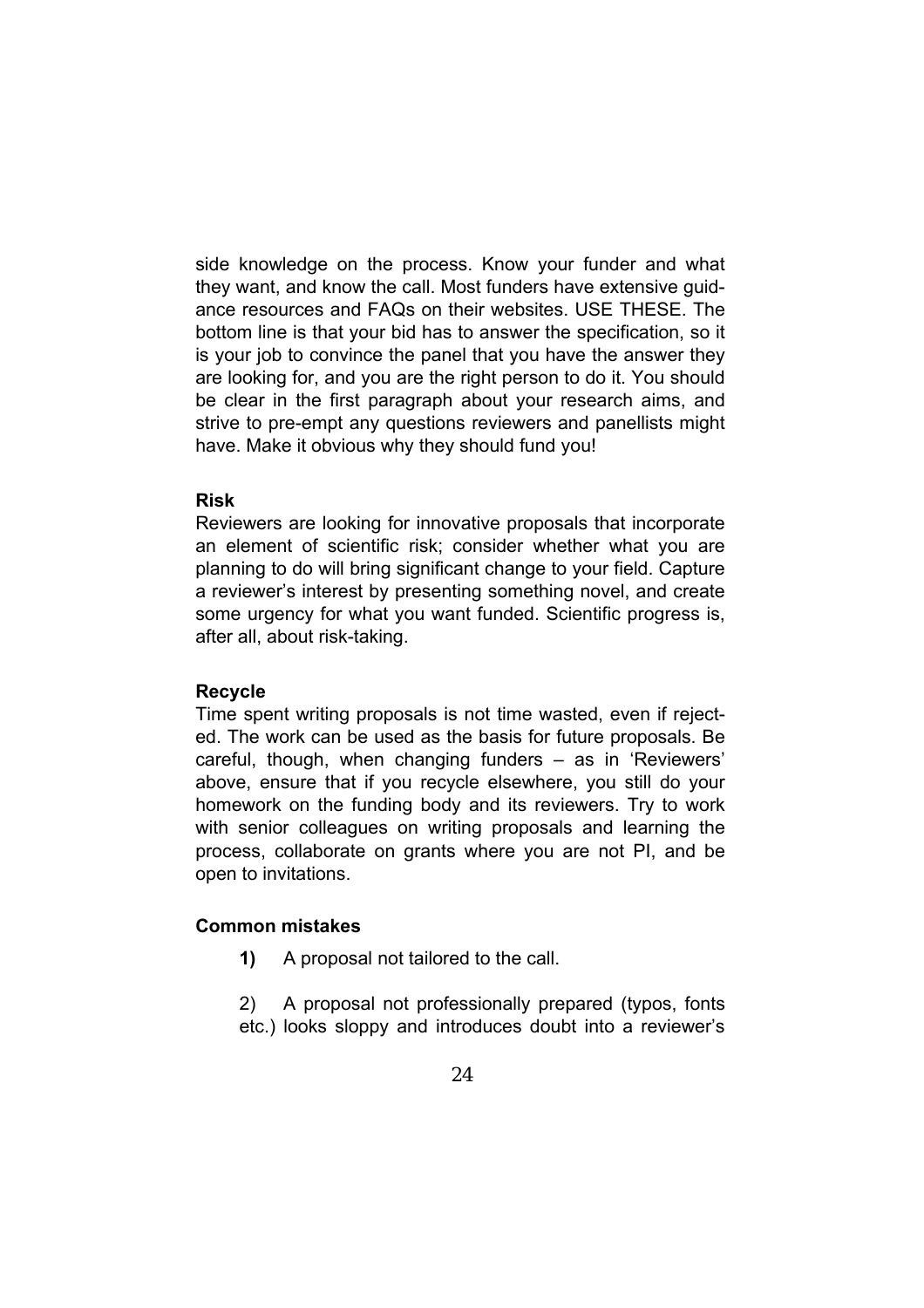mind - don't give them any excuses to disregard your pro posal.

 3) Quickly submitted, low quality work – you risk your reputation.

 4) Overplaying your strengths with hyperbolic language - avoid clichés and jargon.

 5) Overuse of technical or specific language. This is where it helps to know the type of panel and reviewers you are submitting to. They are usually a mixed group who may not have an in-depth knowledge of your area of re search, so write in a way that doesn't assume prior knowledge of the subject. Where possible, give your pro posal to a colleague from a completely different field to check if it's understandable.

 6) Work that hasn't been planned properly, obvious in consistencies or repetition.

 7) Including literature reviews or feasibility analyses. It should transpire from the proposal that, to some extent, this work has already been undertaken, you are well read, you know where the gaps are, and that your aim is to fill these gaps. Having recently done a PhD, you are in a good position to show this.

8) Allowing too much feedback. While some feedback is vital, ensure you maintain ownership of your work and your conviction so that you don't lose your voice. Also be wary of circulating your work too widely, keep your feed back circle limited.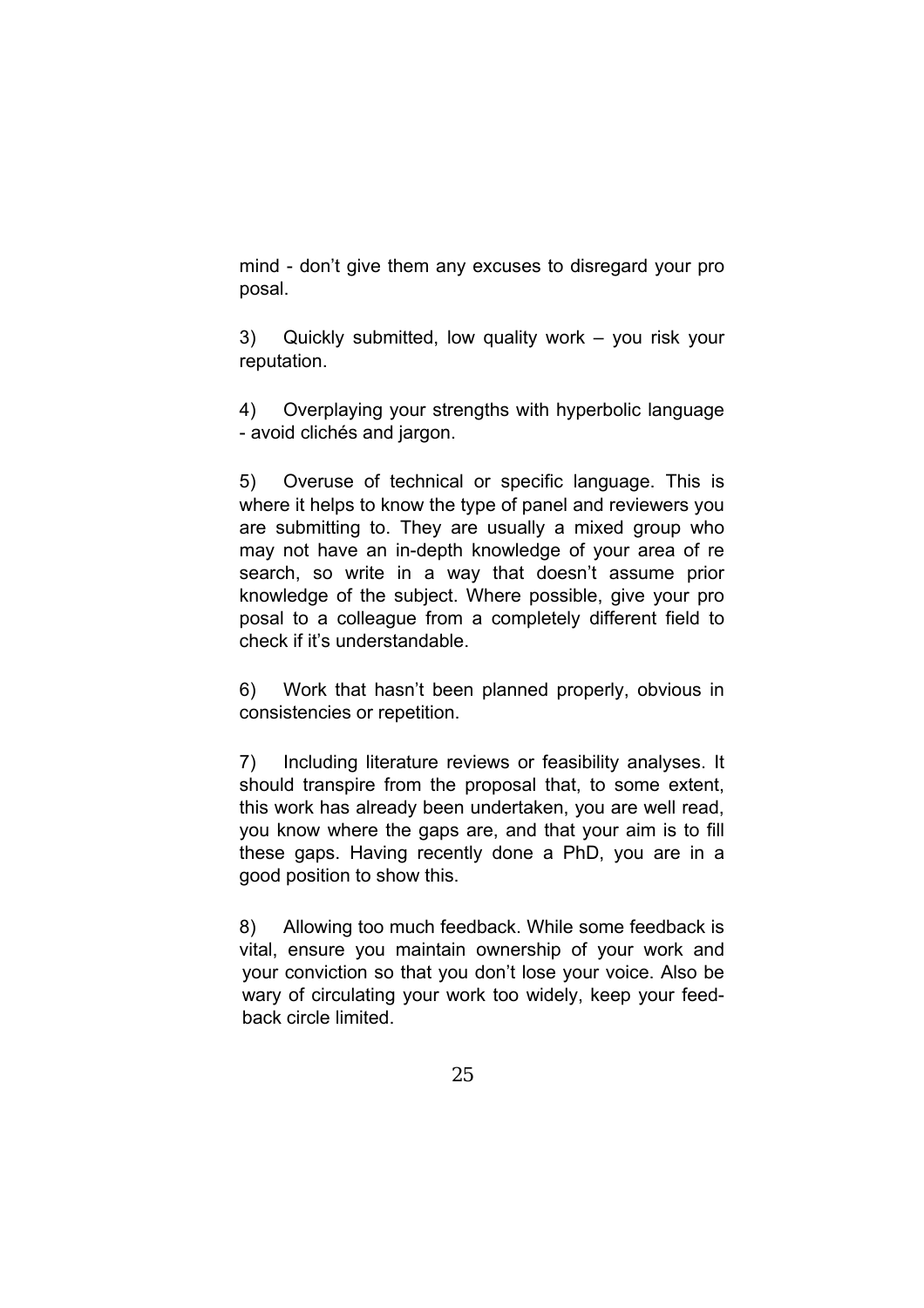9) Limiting yourself to a certain funding bodies. Think outside of the box for the funders you apply to. Don't just focus on one. You might be surprised how many funders look for a social sciences element in their calls. Scan as many calls and funding bodies as you can, including gov ernment bodies, local authorities and commercial compa nies, because there is demand for expertise everywhere that often goes unmet.

 10) Unclear invitations to collaborators. Ensure you send a concise, succinct invitation that will persuade a collaborator to join your team. Collaborators are often more experienced, very busy and will not be in a position to take on projects without confidence in you that you can successfully manage the work. It is your job to convince them that you are capable of delivering, that you know what your value added is, and have thought about active ties for impact, so consider sending them a summary of your case for support for this purpose. If you are planning to collaborate with a non-academic person / organisation, ensure you outline what's in it for them.

## **Remember**

Reviewers do know what it's like to be at the start of your career, and will be sympathetic to that. They are all volunteers, and want to contribute and foster the research careers of the next generation. Keep applying and don't be discouraged!

> **Becki Dey ESRC Centre for Population Change** University of Southampton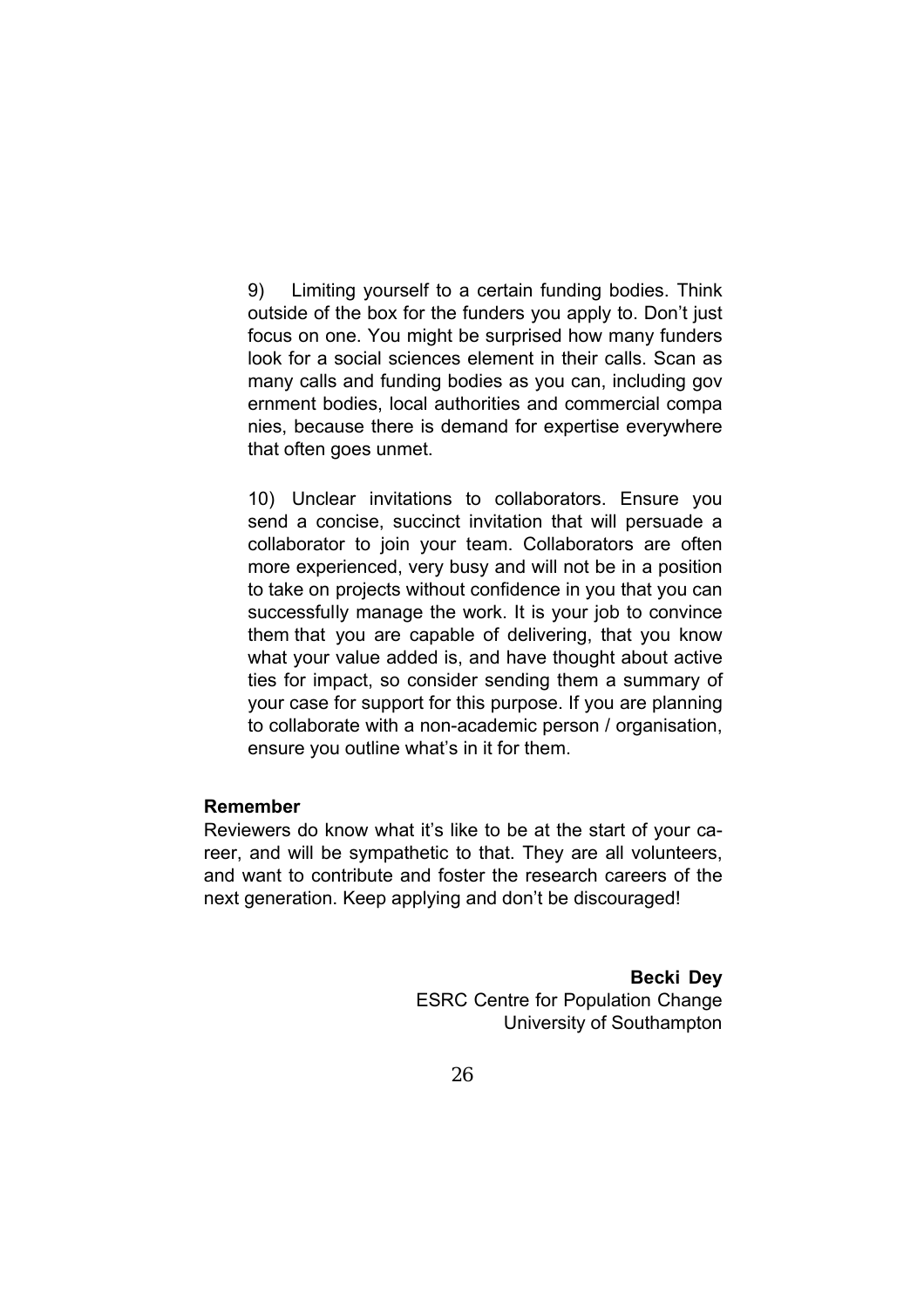## **Research Students' Conference in Probability and Statistics (RSC2019) University of Exeter, June 2019**

This was the 42<sup>nd</sup> edition of the Research Students' Conference where PhD and Masters students from across the UK and Europe were able to discuss and present current work in the field of statistics and probability. In total we had 50 students attend our conference (22 male and 28 female), with a further 4 invited academics and 9 sponsor representatives.

 Four plenary speakers (**Prof Deborah Ashby**, **Dr John Paul Gosling**, **Dr Theo Economou** and **Dr Tim Paulden**) gave stimulating yet accessible talks, spanning a wide range of topics such as Bayesian elicitation, clinical trials, environmental statistics and sports modelling. They spoke in depth about their experiences in research, whether in academia or industry, and were prepared to engage with delegates, providing them with invaluable advice regarding their career trajectory.

 All conference delegates had an opportunity to present their work in the form of a talk and/or a poster. 35 student talks were organised into 12 hour-long sessions split into two parallel streams, with presentations on similar subjects taking place in the same session. These student-led sessions encompassed a variety of topics, including stochastic processes, medical statistics, machine learning and Bayesian statistics.